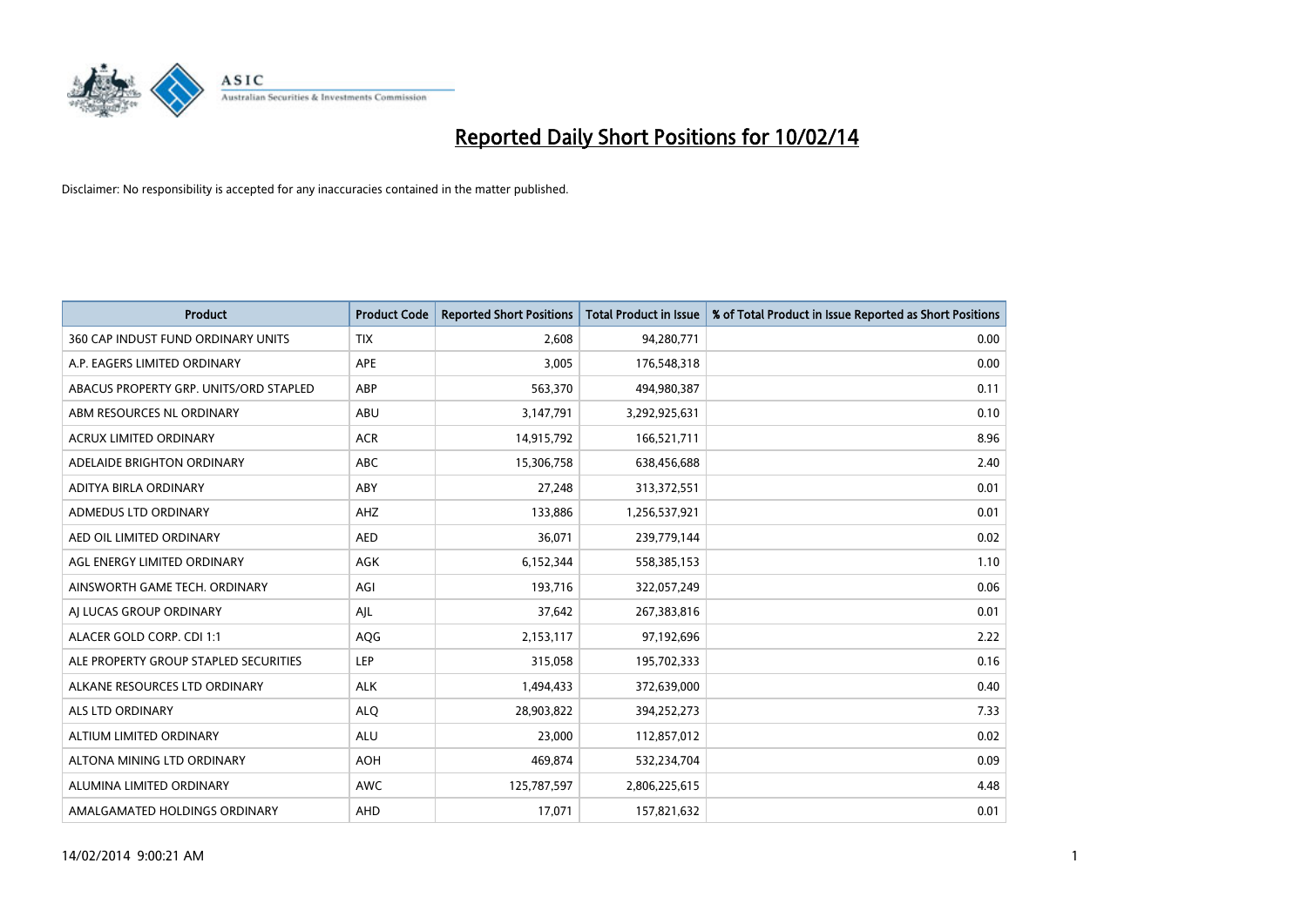

| Product                                   | <b>Product Code</b> | <b>Reported Short Positions</b> | <b>Total Product in Issue</b> | % of Total Product in Issue Reported as Short Positions |
|-------------------------------------------|---------------------|---------------------------------|-------------------------------|---------------------------------------------------------|
| AMCOM TELECOMM. ORDINARY                  | AMM                 | 862,977                         | 244,557,101                   | 0.35                                                    |
| AMCOR LIMITED ORDINARY                    | AMC                 | 6,996,909                       | 1,206,684,923                 | 0.58                                                    |
| AMP LIMITED ORDINARY                      | AMP                 | 34,686,398                      | 2,957,737,964                 | 1.17                                                    |
| ANSELL LIMITED ORDINARY                   | <b>ANN</b>          | 2,986,343                       | 152,762,142                   | 1.95                                                    |
| ANTARES ENERGY LTD ORDINARY               | AZZ                 | 700,705                         | 255,000,000                   | 0.27                                                    |
| ANZ BANKING GRP LTD ORDINARY              | ANZ                 | 5,398,569                       | 2,744,102,108                 | 0.20                                                    |
| APA GROUP STAPLED SECURITIES              | <b>APA</b>          | 24,263,658                      | 835,750,807                   | 2.90                                                    |
| APN NEWS & MEDIA ORDINARY                 | <b>APN</b>          | 16,257,219                      | 661,526,586                   | 2.46                                                    |
| AQUARIUS PLATINUM. ORDINARY               | <b>AOP</b>          | 5,968,705                       | 487,782,536                   | 1.22                                                    |
| AQUILA RESOURCES ORDINARY                 | <b>AQA</b>          | 13,160,827                      | 411,804,442                   | 3.20                                                    |
| ARAFURA RESOURCE LTD ORDINARY             | <b>ARU</b>          | 46,367                          | 441,270,644                   | 0.01                                                    |
| ARB CORPORATION ORDINARY                  | ARP                 | 1,740,578                       | 72,481,302                    | 2.40                                                    |
| ARDENT LEISURE GROUP STAPLED SECURITIES   | AAD                 | 2,346,815                       | 405,055,708                   | 0.58                                                    |
| ARENA REIT. ORDINARY UNITS                | <b>ARF</b>          | 24,091                          | 211,495,653                   | 0.01                                                    |
| ARISTOCRAT LEISURE ORDINARY               | <b>ALL</b>          | 7,740,940                       | 551,418,047                   | 1.40                                                    |
| ARRIUM LTD ORDINARY                       | ARI                 | 25,180,797                      | 1,361,469,008                 | 1.85                                                    |
| ASCIANO LIMITED ORDINARY                  | <b>AIO</b>          | 6,898,925                       | 975,385,664                   | 0.71                                                    |
| ASG GROUP LIMITED ORDINARY                | ASZ                 | 796,259                         | 206,720,839                   | 0.39                                                    |
| ASPEN GROUP ORD/UNITS STAPLED             | <b>APZ</b>          | 56,762                          | 119,946,366                   | 0.05                                                    |
| ASTRO JAP PROP GROUP STAPLED US PROHIBIT. | AJA                 | 7,735                           | 67,211,752                    | 0.01                                                    |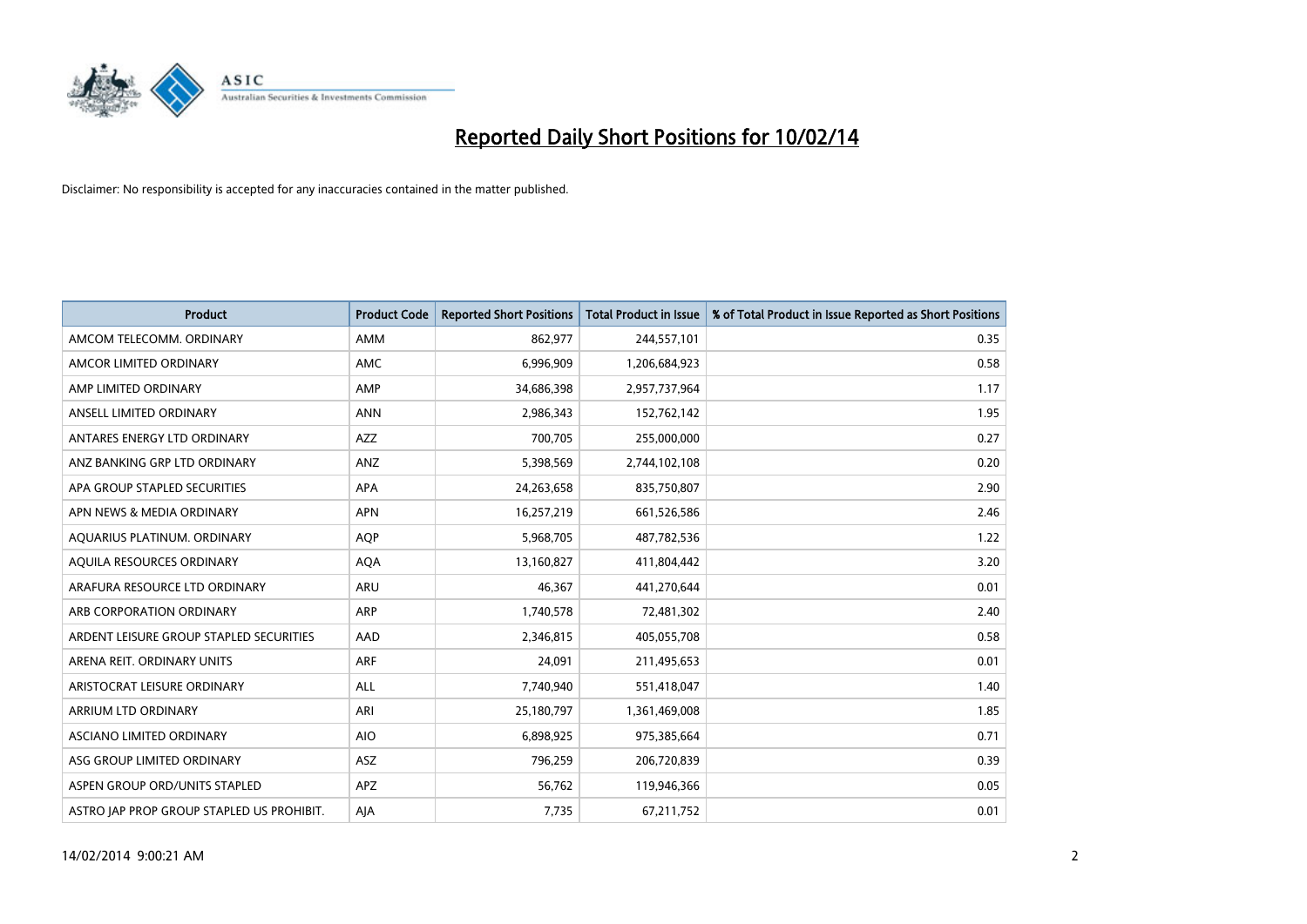

| <b>Product</b>                       | <b>Product Code</b> | <b>Reported Short Positions</b> | <b>Total Product in Issue</b> | % of Total Product in Issue Reported as Short Positions |
|--------------------------------------|---------------------|---------------------------------|-------------------------------|---------------------------------------------------------|
| ASX LIMITED ORDINARY                 | <b>ASX</b>          | 3,478,678                       | 193,595,162                   | 1.80                                                    |
| ATLAS IRON LIMITED ORDINARY          | <b>AGO</b>          | 75,332,807                      | 915,496,158                   | 8.23                                                    |
| ATRUM COAL NL ORDINARY               | <b>ATU</b>          | 1,431                           | 76,205,842                    | 0.00                                                    |
| AUCKLAND INTERNATION ORDINARY        | AIA                 | 747                             | 1,322,564,489                 | 0.00                                                    |
| AURIZON HOLDINGS LTD ORDINARY        | <b>AZI</b>          | 18,580,716                      | 2,137,284,503                 | 0.87                                                    |
| <b>AURORA OIL &amp; GAS ORDINARY</b> | <b>AUT</b>          | 3,069,159                       | 448,785,778                   | 0.68                                                    |
| AUSDRILL LIMITED ORDINARY            | ASL                 | 22,747,734                      | 312,277,224                   | 7.28                                                    |
| AUSENCO LIMITED ORDINARY             | AAX                 | 1,325,400                       | 168,449,799                   | 0.79                                                    |
| <b>AUSTAL LIMITED ORDINARY</b>       | ASB                 | 460,831                         | 346,379,377                   | 0.13                                                    |
| AUSTBROKERS HOLDINGS ORDINARY        | <b>AUB</b>          | 3,122                           | 59,642,171                    | 0.01                                                    |
| AUSTIN ENGINEERING ORDINARY          | ANG                 | 530,660                         | 82,539,403                    | 0.64                                                    |
| AUSTRALAND PROPERTY STAPLED SECURITY | <b>ALZ</b>          | 2,408,079                       | 578,324,670                   | 0.42                                                    |
| AUSTRALIAN AGRICULT. ORDINARY        | AAC                 | 3,970,502                       | 532,294,404                   | 0.75                                                    |
| AUSTRALIAN FOUNDAT, ORDINARY         | AFI                 | 1,160                           | 1,042,757,713                 | 0.00                                                    |
| AUSTRALIAN INFR LTD ORDINARY         | <b>AIX</b>          | 23,608                          | 620,733,944                   | 0.00                                                    |
| AUSTRALIAN PHARM. ORDINARY           | API                 | 9,866,711                       | 488,115,883                   | 2.02                                                    |
| AUTOMOTIVE HOLDINGS ORDINARY         | AHE                 | 551,533                         | 260,579,682                   | 0.21                                                    |
| AVEO GROUP STAPLED SECURITIES        | <b>AOG</b>          | 10,916,511                      | 500,111,460                   | 2.18                                                    |
| AVIENNINGS LIMITED ORDINARY          | <b>AVI</b>          | 70,000                          | 384,423,851                   | 0.02                                                    |
| AWE LIMITED ORDINARY                 | <b>AWE</b>          | 1,339,568                       | 522,696,385                   | 0.26                                                    |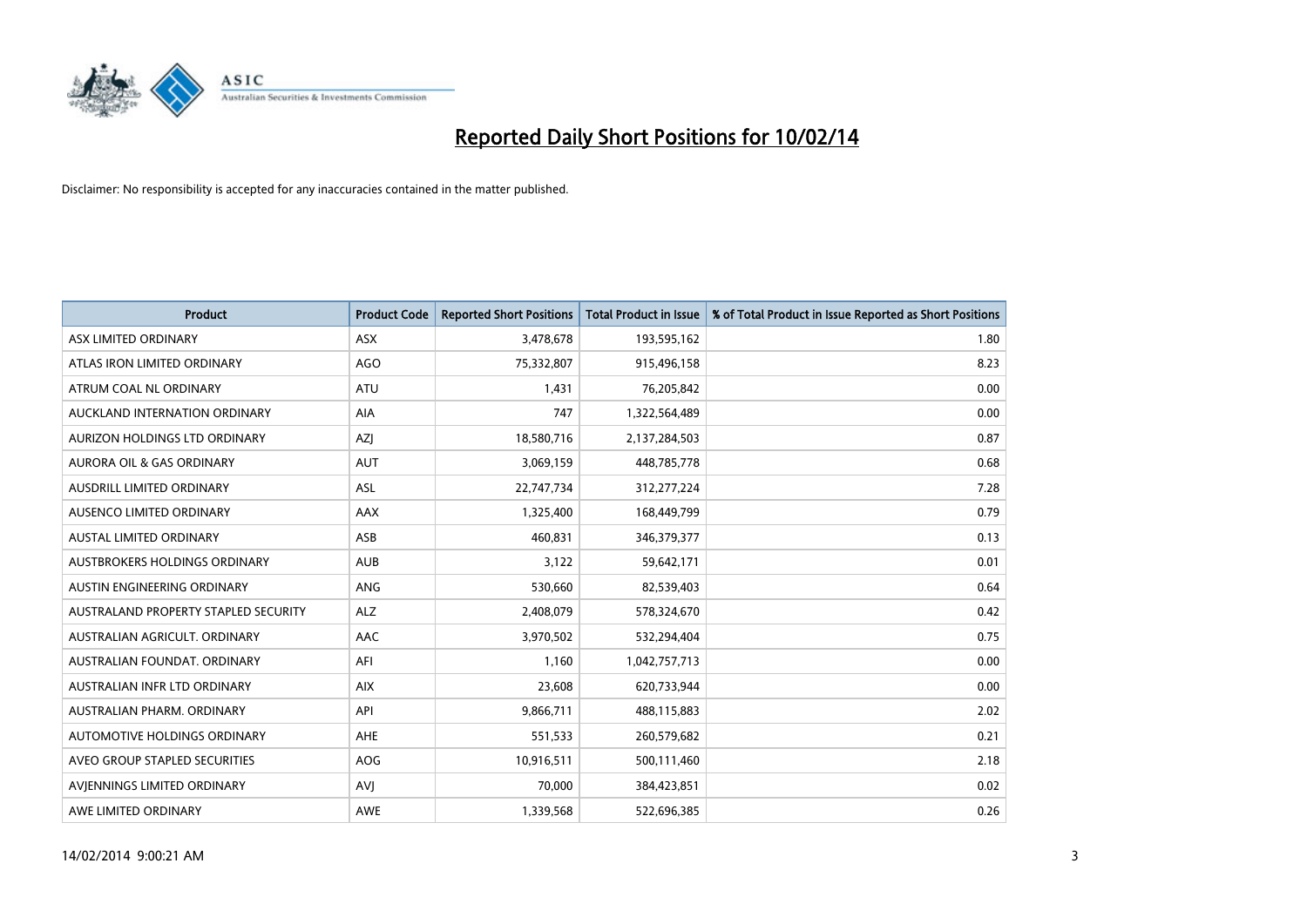

| <b>Product</b>                                | <b>Product Code</b> | <b>Reported Short Positions</b> | <b>Total Product in Issue</b> | % of Total Product in Issue Reported as Short Positions |
|-----------------------------------------------|---------------------|---------------------------------|-------------------------------|---------------------------------------------------------|
| <b>AZONTO PET LTD ORDINARY</b>                | <b>APY</b>          | 41                              | 1,155,765,100                 | 0.00                                                    |
| BANDANNA ENERGY ORDINARY                      | <b>BND</b>          | 22,122,717                      | 528,481,199                   | 4.19                                                    |
| BANK OF QUEENSLAND. ORDINARY                  | <b>BOQ</b>          | 3,335,001                       | 322,566,581                   | 1.03                                                    |
| <b>BANNERMAN RESOURCES ORDINARY</b>           | <b>BMN</b>          | 591,673                         | 322,885,298                   | 0.18                                                    |
| <b>BASE RES LIMITED ORDINARY</b>              | <b>BSE</b>          | 6,789,998                       | 561,840,029                   | 1.21                                                    |
| <b>BATHURST RES LTD. ORDINARY</b>             | <b>BRL</b>          | 26,853,532                      | 821,457,725                   | 3.27                                                    |
| <b>BC IRON LIMITED ORDINARY</b>               | <b>BCI</b>          | 363,450                         | 123,928,630                   | 0.29                                                    |
| BEACH ENERGY LIMITED ORDINARY                 | <b>BPT</b>          | 18,451,736                      | 1,278,348,742                 | 1.44                                                    |
| BEADELL RESOURCE LTD ORDINARY                 | <b>BDR</b>          | 39,736,913                      | 790,727,280                   | 5.03                                                    |
| <b>BEGA CHEESE LTD ORDINARY</b>               | <b>BGA</b>          | 235,664                         | 152,245,802                   | 0.15                                                    |
| BENDIGO AND ADELAIDE ORDINARY                 | <b>BEN</b>          | 11,918,255                      | 410,010,013                   | 2.91                                                    |
| BENTHAM IMF LTD ORDINARY                      | <b>IMF</b>          | 3,526,964                       | 164,380,143                   | 2.15                                                    |
| BERKELEY RESOURCES ORDINARY                   | <b>BKY</b>          | 105,334                         | 180,361,323                   | 0.06                                                    |
| BETASHARES ASX RES ETF UNITS                  | <b>ORE</b>          | 809,000                         | 3,020,814                     | 26.78                                                   |
| <b>BHP BILLITON LIMITED ORDINARY</b>          | <b>BHP</b>          | 6,493,860                       | 3,211,691,105                 | 0.20                                                    |
| <b>BILLABONG ORDINARY</b>                     | <b>BBG</b>          | 10,765,455                      | 480,730,006                   | 2.24                                                    |
| BLACKMORES LIMITED ORDINARY                   | <b>BKL</b>          | 13,588                          | 17,046,032                    | 0.08                                                    |
| <b>BLACKTHORN RESOURCES ORD US PROHIBITED</b> | <b>BTR</b>          | 617,497                         | 164,285,950                   | 0.38                                                    |
| <b>BLUESCOPE STEEL LTD ORDINARY</b>           | <b>BSL</b>          | 6,117,066                       | 558,733,728                   | 1.09                                                    |
| <b>BOART LONGYEAR ORDINARY</b>                | <b>BLY</b>          | 32,714,335                      | 461,163,412                   | 7.09                                                    |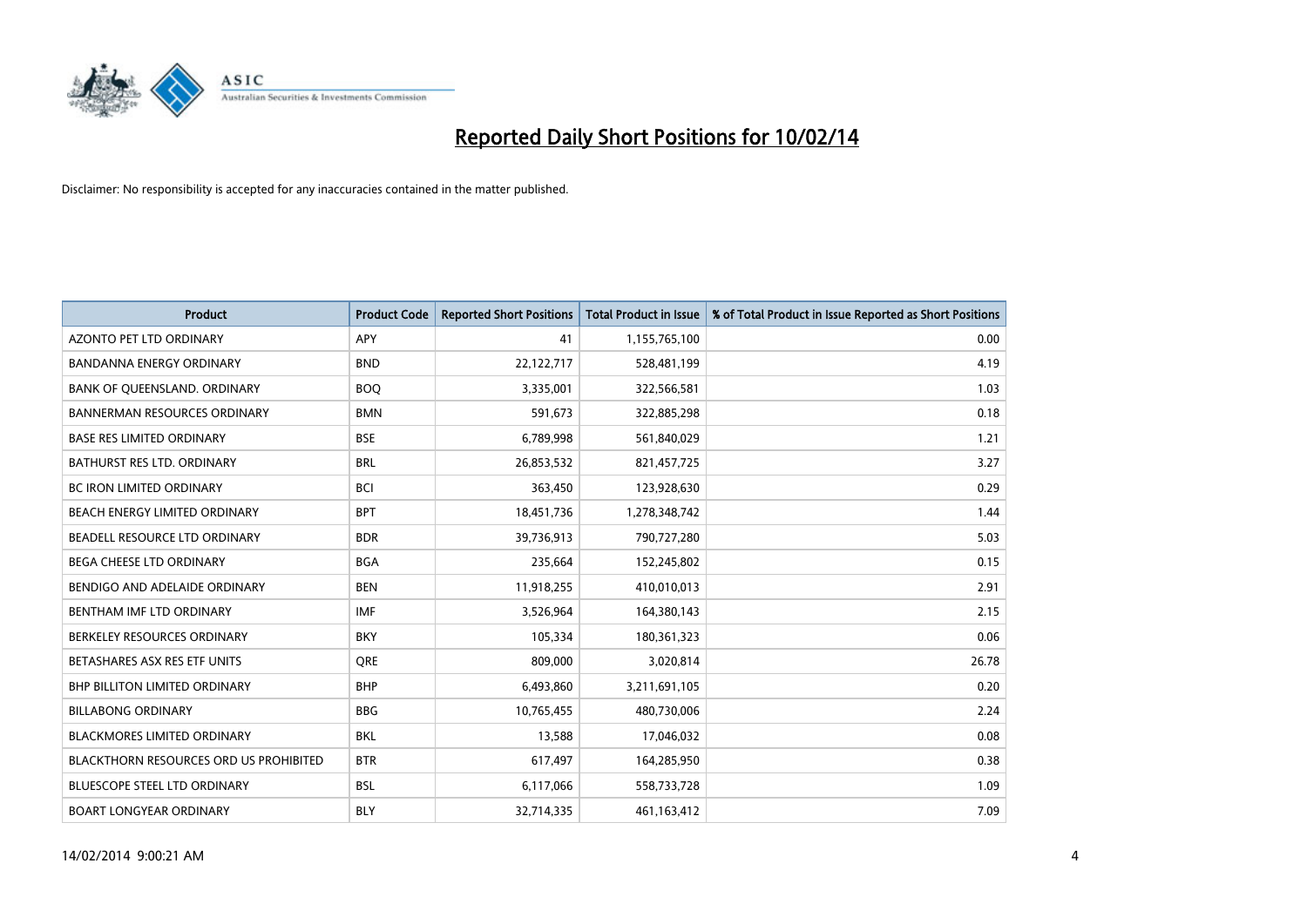

| <b>Product</b>                          | <b>Product Code</b> | <b>Reported Short Positions</b> | <b>Total Product in Issue</b> | % of Total Product in Issue Reported as Short Positions |
|-----------------------------------------|---------------------|---------------------------------|-------------------------------|---------------------------------------------------------|
| <b>BOOM LOGISTICS ORDINARY</b>          | <b>BOL</b>          | 99,999                          | 474,868,764                   | 0.02                                                    |
| BORAL LIMITED. ORDINARY                 | <b>BLD</b>          | 43,575,060                      | 778,739,826                   | 5.60                                                    |
| <b>BRADKEN LIMITED ORDINARY</b>         | <b>BKN</b>          | 18,020,226                      | 169,240,662                   | 10.65                                                   |
| <b>BRAMBLES LIMITED ORDINARY</b>        | <b>BXB</b>          | 1,250,861                       | 1,561,912,409                 | 0.08                                                    |
| <b>BREVILLE GROUP LTD ORDINARY</b>      | <b>BRG</b>          | 2,871,741                       | 130,095,322                   | 2.21                                                    |
| <b>BRICKWORKS LIMITED ORDINARY</b>      | <b>BKW</b>          | 74,827                          | 148,038,996                   | 0.05                                                    |
| BT INVESTMENT MNGMNT ORDINARY           | <b>BTT</b>          | 106,019                         | 282,727,073                   | 0.04                                                    |
| <b>BURU ENERGY ORDINARY</b>             | <b>BRU</b>          | 14,829,360                      | 298,505,530                   | 4.97                                                    |
| <b>BWP TRUST ORDINARY UNITS</b>         | <b>BWP</b>          | 4,957,702                       | 627,165,919                   | 0.79                                                    |
| CABCHARGE AUSTRALIA ORDINARY            | CAB                 | 13,185,100                      | 120,430,683                   | 10.95                                                   |
| CALTEX AUSTRALIA ORDINARY               | <b>CTX</b>          | 1,904,985                       | 270,000,000                   | 0.71                                                    |
| CAPE LAMBERT RES LTD ORDINARY           | <b>CFE</b>          | 19,764                          | 667,938,887                   | 0.00                                                    |
| <b>CARDNO LIMITED ORDINARY</b>          | CDD                 | 7,434,768                       | 146,779,250                   | 5.07                                                    |
| CARNARVON PETROLEUM ORDINARY            | <b>CVN</b>          | 12,220                          | 986,565,952                   | 0.00                                                    |
| CARSALES.COM LTD ORDINARY               | <b>CRZ</b>          | 6,148,593                       | 237,773,965                   | 2.59                                                    |
| CASH CONVERTERS ORDINARY                | CCV                 | 7,716,798                       | 426,302,767                   | 1.81                                                    |
| CEDAR WOODS PROP. ORDINARY              | <b>CWP</b>          | 62,837                          | 73,732,683                    | 0.09                                                    |
| CENTRAL PETROLEUM ORDINARY              | <b>CTP</b>          | 414,733                         | 309,219,473                   | 0.13                                                    |
| <b>CERAMIC FUEL CELLS ORDINARY</b>      | <b>CFU</b>          | 390                             | 1,751,724,324                 | 0.00                                                    |
| CFS RETAIL TRUST GRP STAPLED SECURITIES | <b>CFX</b>          | 52,707,408                      | 3,018,050,810                 | 1.75                                                    |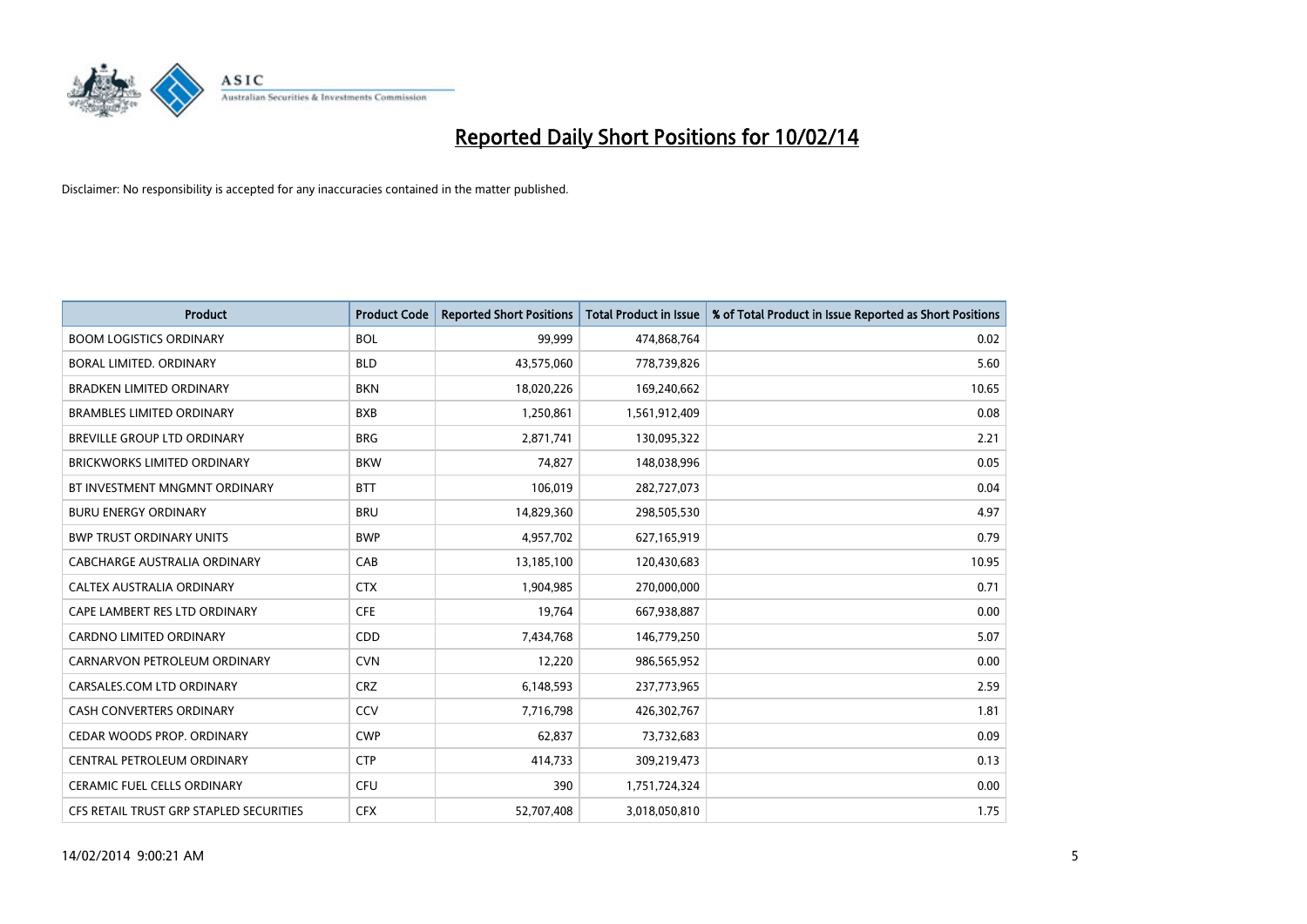

| <b>Product</b>                          | <b>Product Code</b> | <b>Reported Short Positions</b> | <b>Total Product in Issue</b> | % of Total Product in Issue Reported as Short Positions |
|-----------------------------------------|---------------------|---------------------------------|-------------------------------|---------------------------------------------------------|
| CHALLENGER DIV.PRO. STAPLED UNITS       | <b>CDI</b>          | 161,499                         | 214,101,013                   | 0.08                                                    |
| CHALLENGER LIMITED ORDINARY             | <b>CGF</b>          | 858,001                         | 530,862,585                   | 0.16                                                    |
| CHARTER HALL GROUP STAPLED US PROHIBIT. | <b>CHC</b>          | 801,257                         | 309,358,198                   | 0.26                                                    |
| <b>CHARTER HALL RETAIL UNITS</b>        | <b>COR</b>          | 10,295,155                      | 362,896,512                   | 2.84                                                    |
| <b>CHORUS LIMITED ORDINARY</b>          | <b>CNU</b>          | 202,034                         | 396,369,767                   | 0.05                                                    |
| CITIGOLD CORP LTD ORDINARY              | <b>CTO</b>          | 153,427                         | 1,495,764,906                 | 0.01                                                    |
| CLINUVEL PHARMACEUT. ORDINARY           | <b>CUV</b>          | 49,700                          | 38,217,038                    | 0.13                                                    |
| COAL OF AFRICA LTD ORDINARY             | <b>CZA</b>          | 426                             | 1,048,368,613                 | 0.00                                                    |
| <b>COALSPUR MINES LTD ORDINARY</b>      | <b>CPL</b>          | 7,232,032                       | 641,394,435                   | 1.13                                                    |
| <b>COBAR CONSOLIDATED ORDINARY</b>      | CCU                 | 100,000                         | 329,646,728                   | 0.03                                                    |
| COCA-COLA AMATIL ORDINARY               | <b>CCL</b>          | 15,025,757                      | 763,590,249                   | 1.97                                                    |
| <b>COCHLEAR LIMITED ORDINARY</b>        | <b>COH</b>          | 8,468,224                       | 57,062,020                    | 14.84                                                   |
| <b>COCKATOO COAL ORDINARY</b>           | <b>COK</b>          | 167,987                         | 4,458,357,900                 | 0.00                                                    |
| <b>CODAN LIMITED ORDINARY</b>           | <b>CDA</b>          | 413,101                         | 176,969,924                   | 0.23                                                    |
| <b>COFFEY INTERNATIONAL ORDINARY</b>    | <b>COF</b>          | 18,921                          | 255,833,165                   | 0.01                                                    |
| <b>COKAL LTD ORDINARY</b>               | <b>CKA</b>          | 13,650                          | 471,103,926                   | 0.00                                                    |
| <b>COLLECTION HOUSE ORDINARY</b>        | <b>CLH</b>          | 1,647,742                       | 128,969,148                   | 1.28                                                    |
| COMMONWEALTH BANK, ORDINARY             | <b>CBA</b>          | 12,817,907                      | 1,611,928,836                 | 0.80                                                    |
| COMMONWEALTH PROP ORDINARY UNITS        | <b>CPA</b>          | 11,334,859                      | 2,347,003,413                 | 0.48                                                    |
| <b>COMPASS RESOURCES ORDINARY</b>       | <b>CMR</b>          | 7,472                           | 1,403,744,100                 | 0.00                                                    |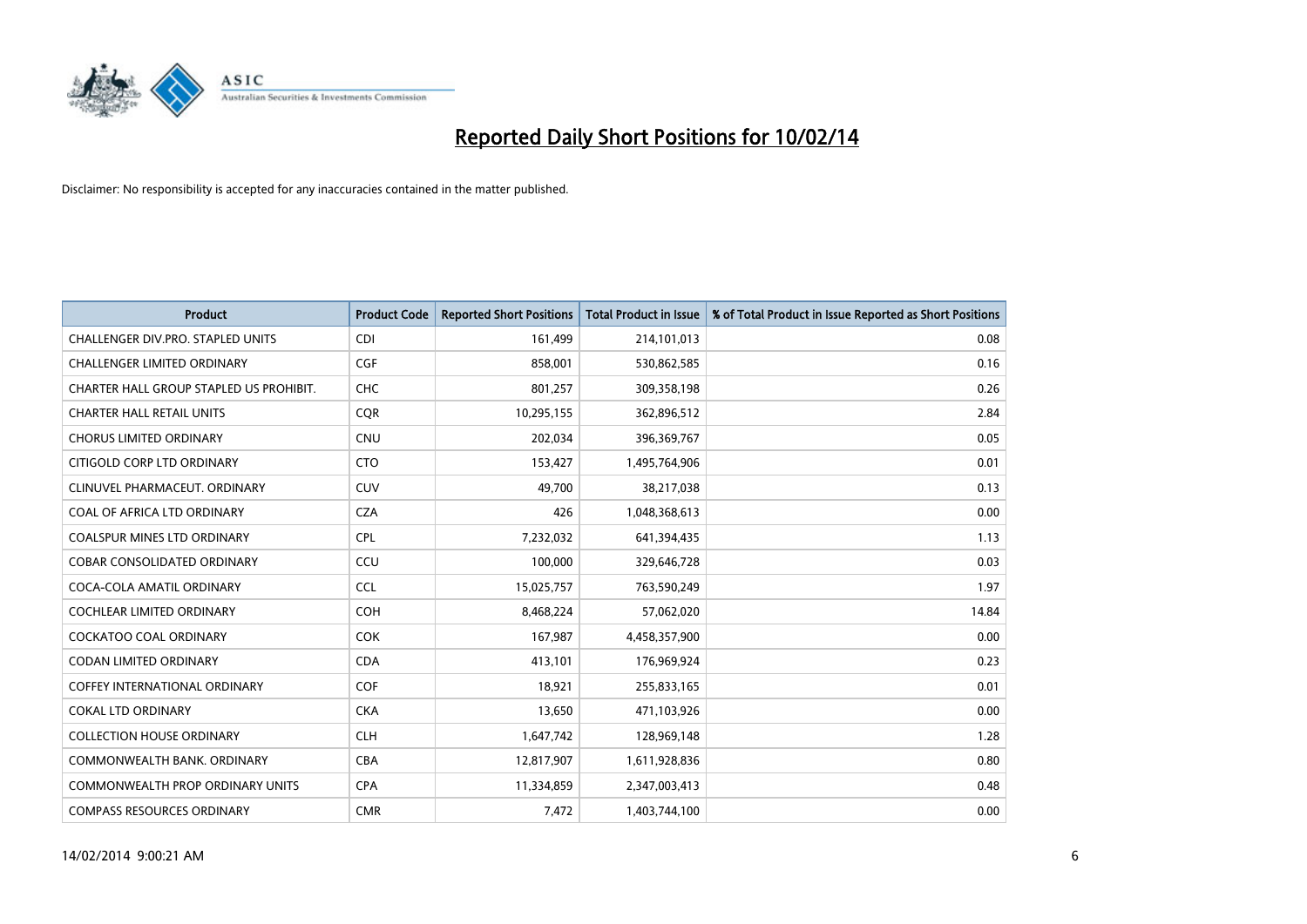

| <b>Product</b>                     | <b>Product Code</b> | <b>Reported Short Positions</b> | <b>Total Product in Issue</b> | % of Total Product in Issue Reported as Short Positions |
|------------------------------------|---------------------|---------------------------------|-------------------------------|---------------------------------------------------------|
| <b>COMPUTERSHARE LTD ORDINARY</b>  | <b>CPU</b>          | 10,548,756                      | 556,203,079                   | 1.90                                                    |
| <b>COOPER ENERGY LTD ORDINARY</b>  | <b>COE</b>          | 5,968                           | 329,235,509                   | 0.00                                                    |
| CORP TRAVEL LIMITED ORDINARY       | <b>CTD</b>          | 41,928                          | 89,890,762                    | 0.05                                                    |
| <b>COVER-MORE GRP LTD ORDINARY</b> | <b>CVO</b>          | 1,133,253                       | 317,750,000                   | 0.36                                                    |
| <b>CREDIT CORP GROUP ORDINARY</b>  | CCP                 | 147,053                         | 46,131,882                    | 0.32                                                    |
| CROMWELL PROP STAPLED SECURITIES   | <b>CMW</b>          | 18,784,711                      | 1,721,483,143                 | 1.09                                                    |
| <b>CROWE HORWATH AUS ORDINARY</b>  | <b>CRH</b>          | 238,609                         | 273,005,429                   | 0.09                                                    |
| <b>CROWN RESORTS LTD ORDINARY</b>  | <b>CWN</b>          | 2,743,817                       | 728,394,185                   | 0.38                                                    |
| <b>CSG LIMITED ORDINARY</b>        | CSV                 | 12,498                          | 278,973,075                   | 0.00                                                    |
| <b>CSL LIMITED ORDINARY</b>        | <b>CSL</b>          | 948,061                         | 484,113,980                   | 0.20                                                    |
| <b>CSR LIMITED ORDINARY</b>        | <b>CSR</b>          | 17,773,151                      | 506,000,315                   | 3.51                                                    |
| <b>CUDECO LIMITED ORDINARY</b>     | CDU                 | 8,045,109                       | 234,013,408                   | 3.44                                                    |
| DART ENERGY LTD ORDINARY           | <b>DTE</b>          | 4,689,365                       | 1,108,752,733                 | 0.42                                                    |
| DATA#3 LIMITED ORDINARY            | <b>DTL</b>          | 177,095                         | 153,974,950                   | 0.12                                                    |
| DAVID JONES LIMITED ORDINARY       | <b>DIS</b>          | 33,354,876                      | 537,137,845                   | 6.21                                                    |
| DECMIL GROUP LIMITED ORDINARY      | <b>DCG</b>          | 2,428,427                       | 168,657,794                   | 1.44                                                    |
| DEEP YELLOW LIMITED ORDINARY       | <b>DYL</b>          | 10,002                          | 1,614,056,807                 | 0.00                                                    |
| DEVINE LIMITED ORDINARY            | <b>DVN</b>          | 11,956                          | 158,730,556                   | 0.01                                                    |
| DEXUS PROPERTY GROUP STAPLED UNITS | <b>DXS</b>          | 61,739,372                      | 4,633,761,009                 | 1.33                                                    |
| DICK SMITH HLDGS ORDINARY          | <b>DSH</b>          | 5,915,328                       | 236,511,364                   | 2.50                                                    |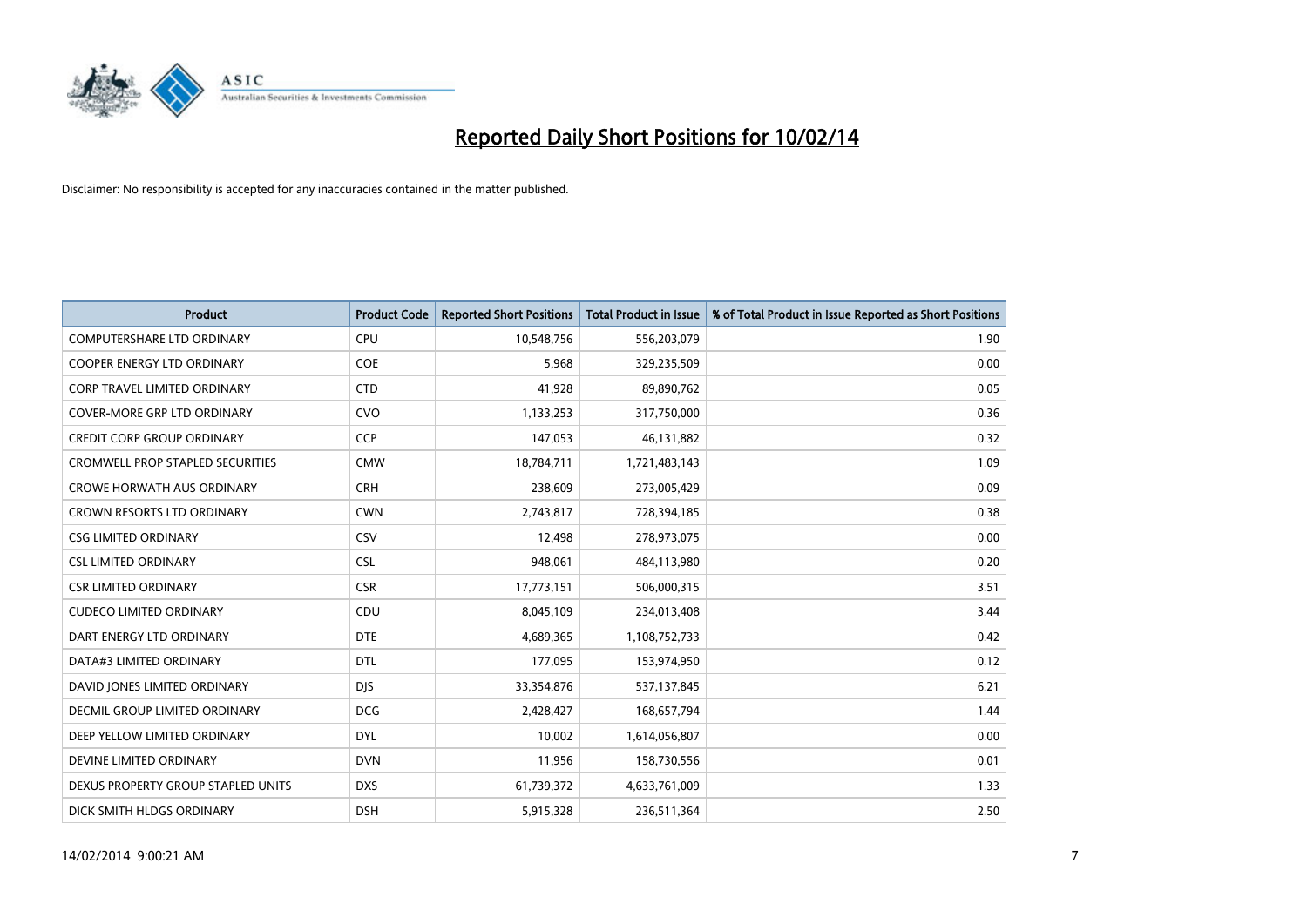

| <b>Product</b>                       | <b>Product Code</b> | <b>Reported Short Positions</b> | <b>Total Product in Issue</b> | % of Total Product in Issue Reported as Short Positions |
|--------------------------------------|---------------------|---------------------------------|-------------------------------|---------------------------------------------------------|
| DISCOVERY METALS LTD ORDINARY        | <b>DML</b>          | 5,641,516                       | 560,034,418                   | 1.01                                                    |
| DOMINO PIZZA ENTERPR ORDINARY        | <b>DMP</b>          | 1,864,907                       | 85,915,713                    | 2.17                                                    |
| DONACO INTERNATIONAL ORDINARY        | <b>DNA</b>          | 397,649                         | 401,051,771                   | 0.10                                                    |
| DORAY MINERALS LTD ORDINARY          | <b>DRM</b>          | 10,000                          | 141,891,768                   | 0.01                                                    |
| DOWNER EDI LIMITED ORDINARY          | <b>DOW</b>          | 15,246,255                      | 434,734,970                   | 3.51                                                    |
| DRAGON MINING LTD ORDINARY           | <b>DRA</b>          | 50,000                          | 88,840,613                    | 0.06                                                    |
| DRILLSEARCH ENERGY ORDINARY          | <b>DLS</b>          | 16, 177, 473                    | 432,965,895                   | 3.74                                                    |
| DUET GROUP STAPLED US PROHIBIT.      | <b>DUE</b>          | 10,678,886                      | 1,286,215,139                 | 0.83                                                    |
| DULUXGROUP LIMITED ORDINARY          | <b>DLX</b>          | 860,536                         | 381,093,950                   | 0.23                                                    |
| DWS LTD ORDINARY                     | <b>DWS</b>          | 588,253                         | 132,362,763                   | 0.44                                                    |
| ECHO ENTERTAINMENT ORDINARY          | <b>EGP</b>          | 18,330,556                      | 825,672,730                   | 2.22                                                    |
| <b>ELDERS LIMITED ORDINARY</b>       | <b>ELD</b>          | 19,697,945                      | 455,013,329                   | 4.33                                                    |
| ELEMENTAL MINERALS ORDINARY          | <b>ELM</b>          | 176,299                         | 303,263,391                   | 0.06                                                    |
| <b>EMECO HOLDINGS ORDINARY</b>       | EHL                 | 11,834,808                      | 599,675,707                   | 1.97                                                    |
| <b>ENDEAVOUR MIN CORP CDI 1:1</b>    | <b>EVR</b>          | 58,031                          | 76,697,439                    | 0.08                                                    |
| <b>ENERGY RESOURCES ORDINARY 'A'</b> | ERA                 | 11,420,326                      | 517,725,062                   | 2.21                                                    |
| <b>ENERGY WORLD CORPOR. ORDINARY</b> | <b>EWC</b>          | 59,632,957                      | 1,734,166,672                 | 3.44                                                    |
| ENVESTRA LIMITED ORDINARY            | <b>ENV</b>          | 2,302,837                       | 1,796,808,474                 | 0.13                                                    |
| EQUATORIAL RES LTD ORDINARY          | EQX                 | 2,009                           | 122,185,353                   | 0.00                                                    |
| ERM POWER LIMITED ORDINARY           | EPW                 | 834,407                         | 238,714,606                   | 0.35                                                    |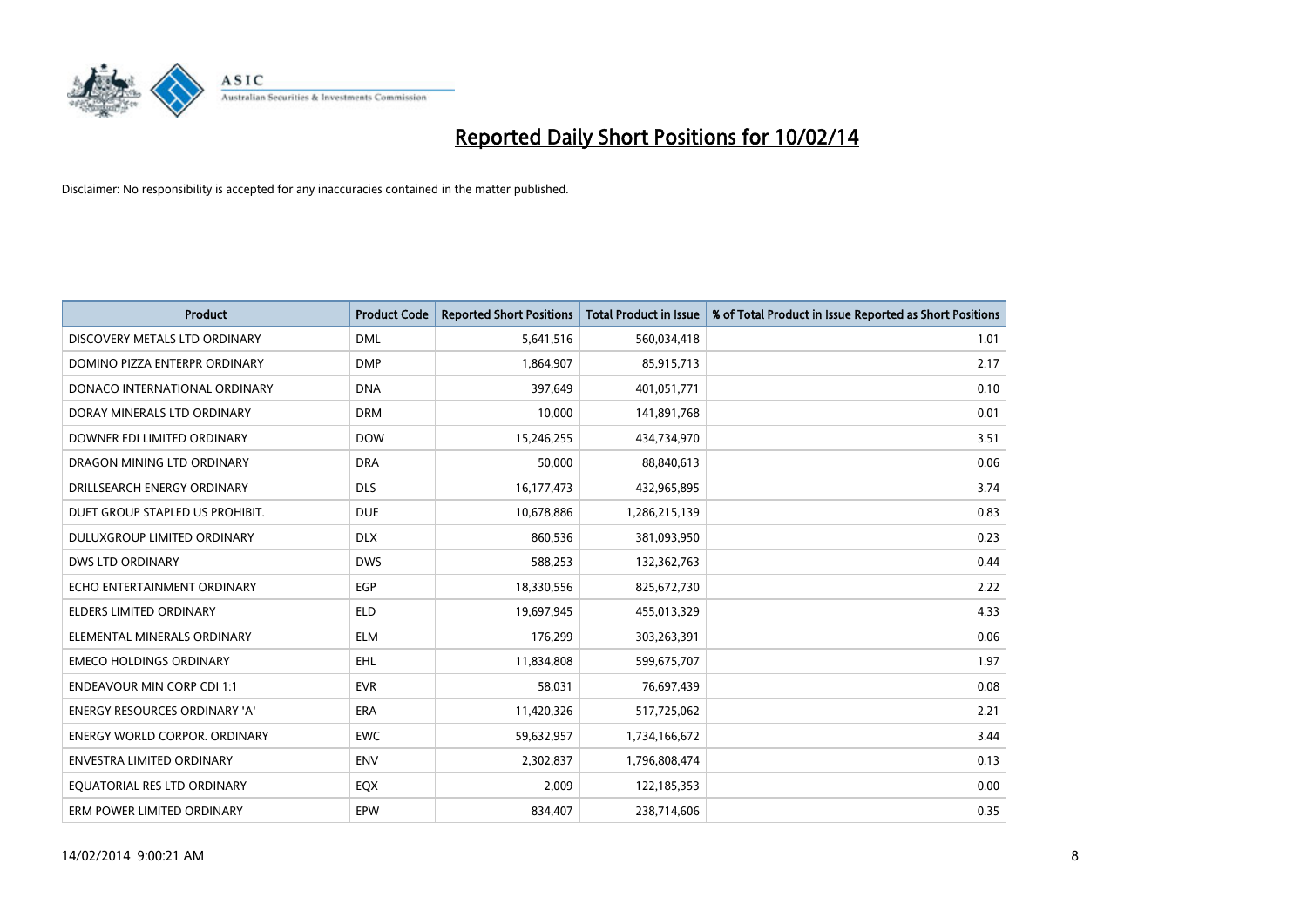

| <b>Product</b>                         | <b>Product Code</b> | <b>Reported Short Positions</b> | <b>Total Product in Issue</b> | % of Total Product in Issue Reported as Short Positions |
|----------------------------------------|---------------------|---------------------------------|-------------------------------|---------------------------------------------------------|
| <b>ESERVGLOBAL LIMITED ORDINARY</b>    | ESV                 | 5,527,772                       | 253,545,997                   | 2.18                                                    |
| ETHANE PIPELINE STAPLED SECURITIES     | <b>EPX</b>          | 10,000                          | 69,302,275                    | 0.01                                                    |
| EVOLUTION MINING LTD ORDINARY          | <b>EVN</b>          | 22,451,351                      | 708,652,367                   | 3.17                                                    |
| FAIRFAX MEDIA LTD ORDINARY             | FXJ                 | 250,197,775                     | 2,351,955,725                 | 10.64                                                   |
| <b>FANTASTIC HOLDINGS ORDINARY</b>     | <b>FAN</b>          | 20,787                          | 103,068,398                   | 0.02                                                    |
| <b>FAR LTD ORDINARY</b>                | <b>FAR</b>          | 24,225,783                      | 2,499,846,742                 | 0.97                                                    |
| FEDERATION CNTRES ORD/UNIT STAPLED SEC | FDC                 | 6,631,370                       | 1,427,641,565                 | 0.46                                                    |
| FISHER & PAYKEL H. ORDINARY            | <b>FPH</b>          | 1,752,449                       | 550,770,279                   | 0.32                                                    |
| FLEETWOOD CORP ORDINARY                | <b>FWD</b>          | 2,183,151                       | 60,522,619                    | 3.61                                                    |
| FLETCHER BUILDING ORDINARY             | <b>FBU</b>          | 1,521,091                       | 687,854,788                   | 0.22                                                    |
| FLEXIGROUP LIMITED ORDINARY            | <b>FXL</b>          | 1,436,144                       | 304,096,060                   | 0.47                                                    |
| FLIGHT CENTRE TRAVEL ORDINARY          | <b>FLT</b>          | 4,794,453                       | 100,543,059                   | 4.77                                                    |
| FLINDERS MINES LTD ORDINARY            | <b>FMS</b>          | 4,301,337                       | 1,826,866,748                 | 0.24                                                    |
| <b>FOCUS MINERALS LTD ORDINARY</b>     | <b>FML</b>          | 10,685,716                      | 9,137,375,877                 | 0.12                                                    |
| <b>FORGE GROUP LIMITED ORDINARY</b>    | FGE                 | 4,228,643                       | 86,169,014                    | 4.91                                                    |
| FORTESCUE METALS GRP ORDINARY          | <b>FMG</b>          | 182,255,744                     | 3,113,798,151                 | 5.85                                                    |
| <b>G.U.D. HOLDINGS ORDINARY</b>        | GUD                 | 5,217,025                       | 71,241,319                    | 7.32                                                    |
| <b>G8 EDUCATION LIMITED ORDINARY</b>   | <b>GEM</b>          | 2,356,997                       | 301,705,105                   | 0.78                                                    |
| <b>GALAXY RESOURCES ORDINARY</b>       | GXY                 | 343,457                         | 1,027,073,389                 | 0.03                                                    |
| <b>GBST HOLDINGS ORDINARY</b>          | GBT                 | 11,697                          | 66,561,725                    | 0.02                                                    |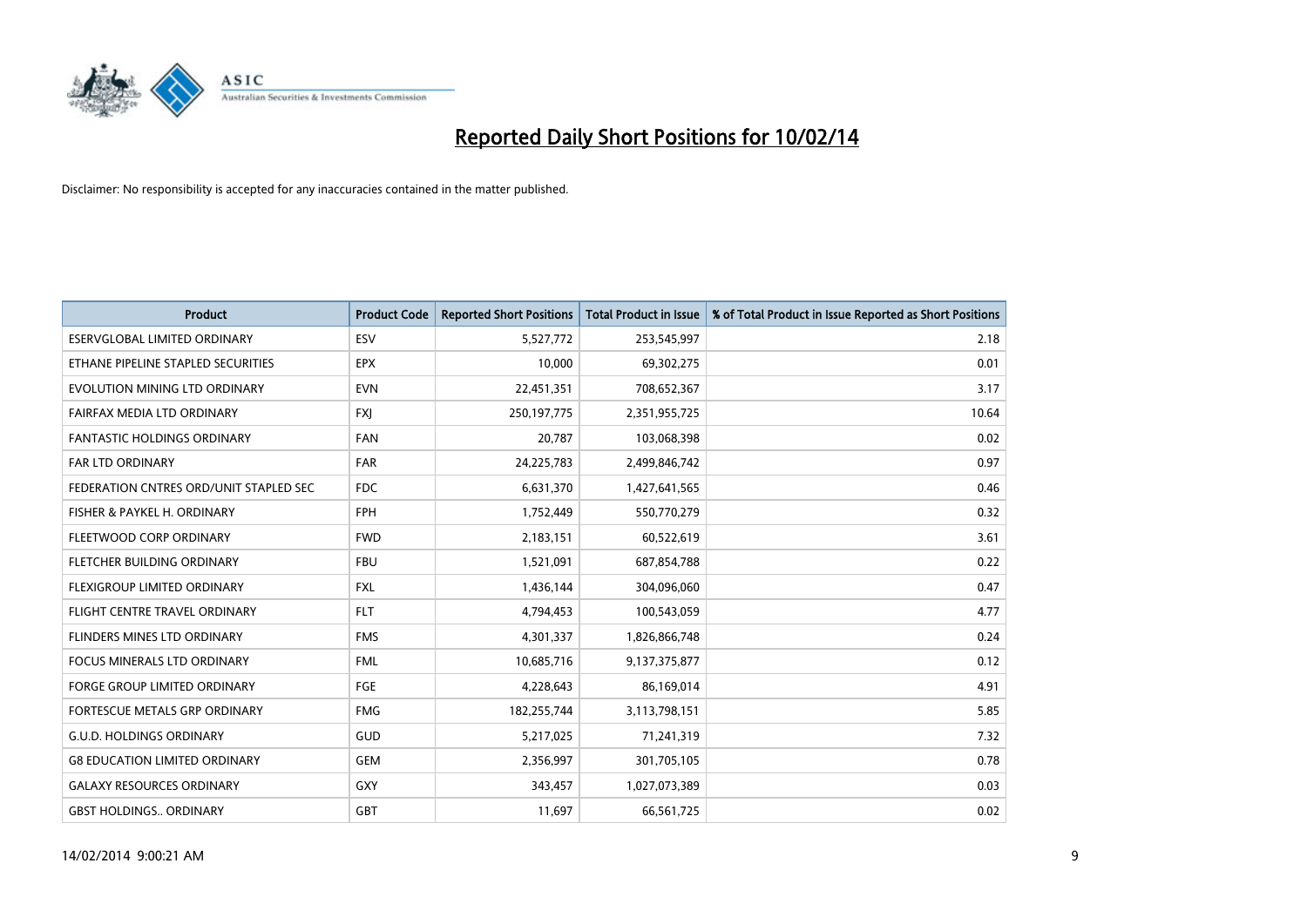

| Product                                          | <b>Product Code</b> | <b>Reported Short Positions</b> | <b>Total Product in Issue</b> | % of Total Product in Issue Reported as Short Positions |
|--------------------------------------------------|---------------------|---------------------------------|-------------------------------|---------------------------------------------------------|
| <b>GDI PROPERTY GRP STAPLED SECURITIES</b>       | GDI                 | 3,523                           | 567,575,025                   | 0.00                                                    |
| <b>GENETIC TECHNOLOGIES ORDINARY</b>             | GTG                 | 327,000                         | 597,926,082                   | 0.05                                                    |
| <b>GEODYNAMICS LIMITED ORDINARY</b>              | GDY                 | 850                             | 406,452,608                   | 0.00                                                    |
| GI DYNAMICS, INC CDI US PROHIBITED               | GID                 | 120,000                         | 395,856,465                   | 0.03                                                    |
| <b>GINDALBIE METALS LTD ORDINARY</b>             | GBG                 | 46,773,226                      | 1,493,660,842                 | 3.13                                                    |
| <b>GOODMAN FIELDER, ORDINARY</b>                 | GFF                 | 41,779,298                      | 1,955,559,207                 | 2.14                                                    |
| <b>GOODMAN GROUP STAPLED</b>                     | <b>GMG</b>          | 5,773,103                       | 1,718,742,809                 | 0.34                                                    |
| <b>GPT GROUP STAPLED SEC.</b>                    | GPT                 | 5,376,797                       | 1,694,888,638                 | 0.32                                                    |
| <b>GRAINCORP LIMITED A CLASS ORDINARY</b>        | <b>GNC</b>          | 598,482                         | 228,855,628                   | 0.26                                                    |
| <b>GRANGE RESOURCES, ORDINARY</b>                | GRR                 | 4,768,517                       | 1,157,097,869                 | 0.41                                                    |
| <b>GREENCROSS LIMITED ORDINARY</b>               | GXL                 | 209,365                         | 90,257,087                    | 0.23                                                    |
| <b>GREENLAND MIN EN LTD ORDINARY</b>             | GGG                 | 3,022,311                       | 574,572,911                   | 0.53                                                    |
| <b>GROWTHPOINT PROPERTY ORD/UNIT STAPLED SEC</b> | GOZ                 | 7,748                           | 475,705,269                   | 0.00                                                    |
| <b>GRYPHON MINERALS LTD ORDINARY</b>             | GRY                 | 4,784,500                       | 400,889,282                   | 1.19                                                    |
| GUILDFORD COAL LTD ORDINARY                      | <b>GUF</b>          | 242,747                         | 655,046,899                   | 0.04                                                    |
| <b>GUINNESS PEAT GROUP. CDI 1:1</b>              | GPG                 | 81,925                          | 185,725,775                   | 0.04                                                    |
| <b>GWA GROUP LTD ORDINARY</b>                    | <b>GWA</b>          | 12,516,116                      | 306,533,770                   | 4.08                                                    |
| <b>HARVEY NORMAN ORDINARY</b>                    | <b>HVN</b>          | 67,976,853                      | 1,062,316,784                 | 6.40                                                    |
| <b>HENDERSON GROUP CDI 1:1</b>                   | <b>HGG</b>          | 551,743                         | 664,031,107                   | 0.08                                                    |
| HFA HOLDINGS LIMITED ORDINARY                    | <b>HFA</b>          | 3,863                           | 118,738,157                   | 0.00                                                    |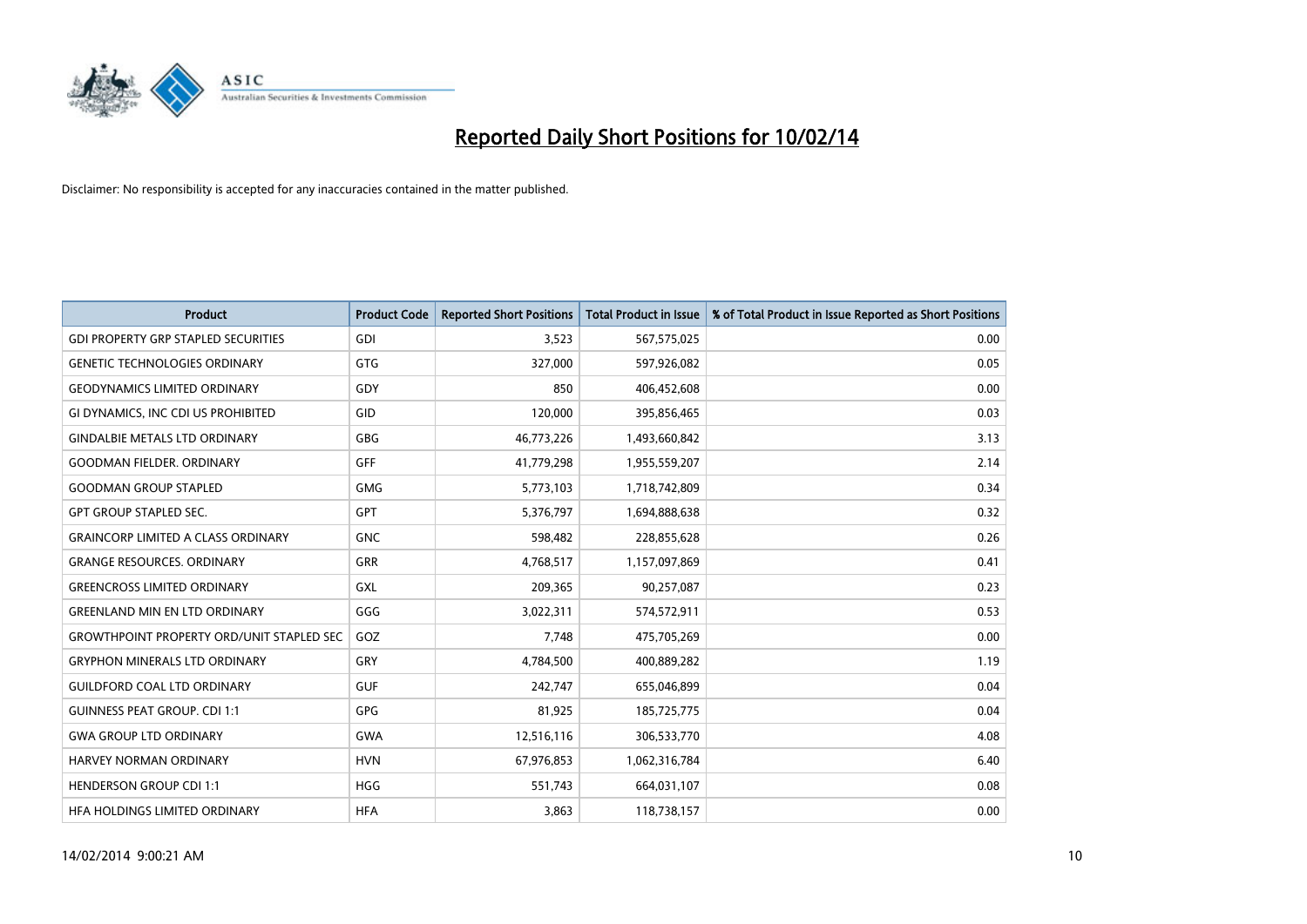

| <b>Product</b>                                | <b>Product Code</b> | <b>Reported Short Positions</b> | <b>Total Product in Issue</b> | % of Total Product in Issue Reported as Short Positions |
|-----------------------------------------------|---------------------|---------------------------------|-------------------------------|---------------------------------------------------------|
| <b>HIGHLANDS PACIFIC ORDINARY</b>             | <b>HIG</b>          | 10,001                          | 853,777,764                   | 0.00                                                    |
| HILLGROVE RES LTD ORDINARY                    | <b>HGO</b>          | 546,838                         | 1,179,889,221                 | 0.05                                                    |
| <b>HILLS LTD ORDINARY</b>                     | <b>HIL</b>          | 506,043                         | 236,619,450                   | 0.21                                                    |
| HORIZON OIL LIMITED ORDINARY                  | <b>HZN</b>          | 84,449,876                      | 1,301,147,932                 | 6.49                                                    |
| HOT CHILI LTD ORDINARY                        | <b>HCH</b>          | 10,000                          | 347,732,196                   | 0.00                                                    |
| <b>IBUY GROUP LTD ORDINARY</b>                | <b>IBY</b>          | 490                             | 359,305,037                   | 0.00                                                    |
| <b>ICON ENERGY LIMITED ORDINARY</b>           | ICN                 | 2,926                           | 615,774,351                   | 0.00                                                    |
| <b>IINET LIMITED ORDINARY</b>                 | <b>IIN</b>          | 922,730                         | 161,238,847                   | 0.57                                                    |
| ILUKA RESOURCES ORDINARY                      | ILU                 | 38,302,490                      | 418,700,517                   | 9.15                                                    |
| <b>IMDEX LIMITED ORDINARY</b>                 | <b>IMD</b>          | 3,600,395                       | 210,473,188                   | 1.71                                                    |
| <b>INCITEC PIVOT ORDINARY</b>                 | IPL                 | 19,746,738                      | 1,644,919,097                 | 1.20                                                    |
| <b>INDEPENDENCE GROUP ORDINARY</b>            | <b>IGO</b>          | 5,394,586                       | 233,323,905                   | 2.31                                                    |
| <b>INDOPHIL RESOURCES ORDINARY</b>            | <b>IRN</b>          | 402,133                         | 1,203,146,194                 | 0.03                                                    |
| <b>INFIGEN ENERGY STAPLED SECURITIES</b>      | <b>IFN</b>          | 3,153,364                       | 764,993,434                   | 0.41                                                    |
| <b>INFOMEDIA LTD ORDINARY</b>                 | <b>IFM</b>          | 82,858                          | 304,953,155                   | 0.03                                                    |
| <b>INGENIA GROUP STAPLED SECURITIES</b>       | <b>INA</b>          | 47,963                          | 676,240,232                   | 0.01                                                    |
| <b>INSURANCE AUSTRALIA ORDINARY</b>           | IAG                 | 10,115,683                      | 2,341,618,048                 | 0.43                                                    |
| <b>INTREPID MINES ORDINARY</b>                | <b>IAU</b>          | 17,345,078                      | 556,511,361                   | 3.12                                                    |
| <b>INVESTA OFFICE FUND STAPLED SECURITIES</b> | <b>IOF</b>          | 525,205                         | 614,047,458                   | 0.09                                                    |
| <b>INVOCARE LIMITED ORDINARY</b>              | <b>IVC</b>          | 5,619,595                       | 110,030,298                   | 5.11                                                    |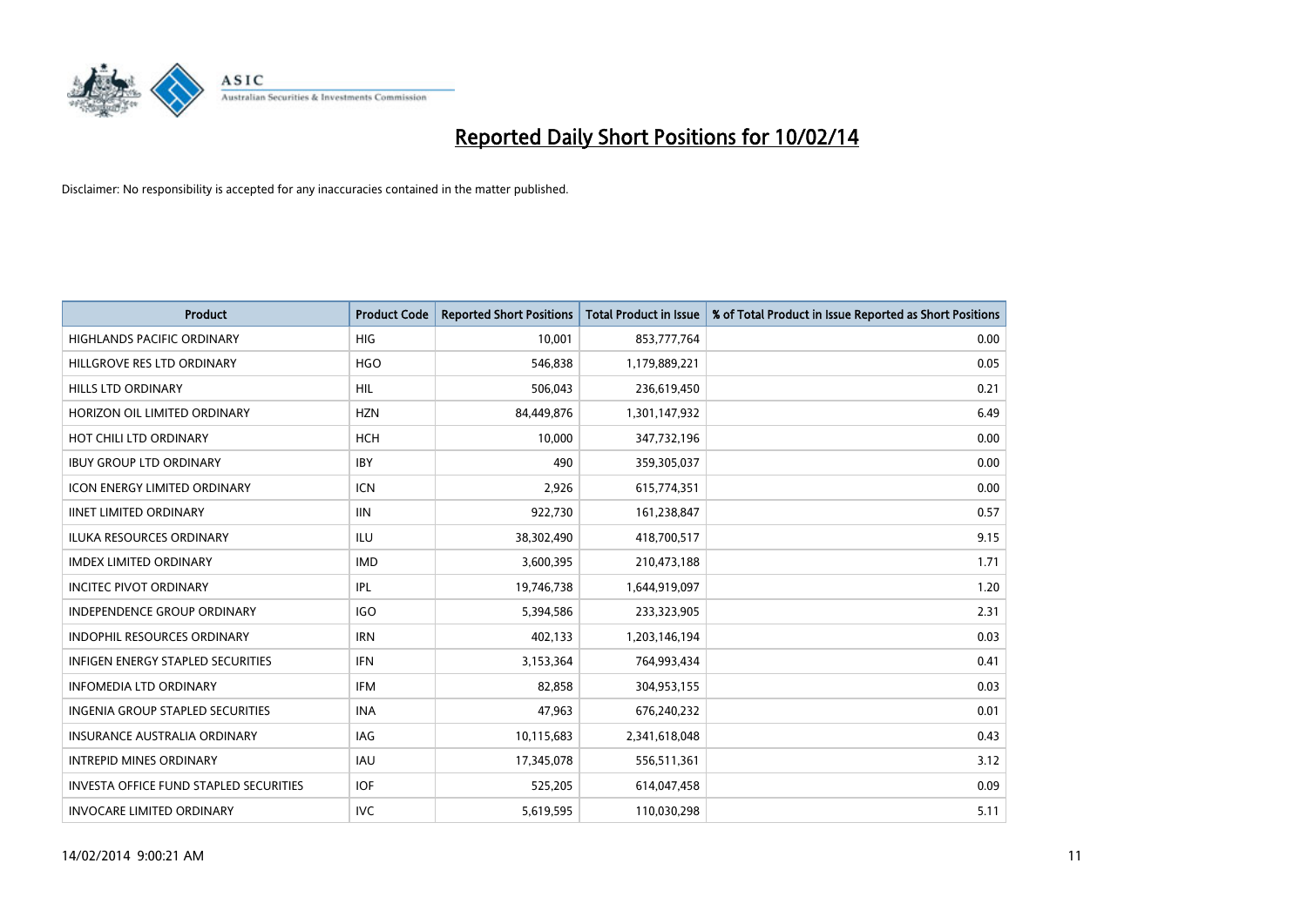

| <b>Product</b>                                  | <b>Product Code</b> | <b>Reported Short Positions</b> | <b>Total Product in Issue</b> | % of Total Product in Issue Reported as Short Positions |
|-------------------------------------------------|---------------------|---------------------------------|-------------------------------|---------------------------------------------------------|
| <b>IOOF HOLDINGS LTD ORDINARY</b>               | IFL                 | 1,957,319                       | 232,118,034                   | 0.84                                                    |
| <b>IRESS LIMITED ORDINARY</b>                   | <b>IRE</b>          | 777,183                         | 158,585,126                   | 0.49                                                    |
| <b>IRON ORE HOLDINGS ORDINARY</b>               | <b>IOH</b>          | 26,197                          | 161,174,005                   | 0.02                                                    |
| <b>ISELECT LTD ORDINARY</b>                     | <b>ISU</b>          | 346,267                         | 260,889,894                   | 0.13                                                    |
| <b>ISONEA LIMITED ORDINARY</b>                  | <b>ISN</b>          | 2,000                           | 262,944,672                   | 0.00                                                    |
| <b>JAMES HARDIE INDUST CHESS DEPOSITARY INT</b> | <b>IHX</b>          | 5,124,353                       | 443,540,832                   | 1.16                                                    |
| <b>JB HI-FI LIMITED ORDINARY</b>                | <b>JBH</b>          | 13,224,205                      | 100,261,681                   | 13.19                                                   |
| <b>KAGARA LTD ORDINARY</b>                      | KZL                 | 3,350,441                       | 798,953,117                   | 0.42                                                    |
| KAROON GAS AUSTRALIA ORDINARY                   | <b>KAR</b>          | 6,146,283                       | 255,841,581                   | 2.40                                                    |
| KATHMANDU HOLD LTD ORDINARY                     | <b>KMD</b>          | 545,391                         | 200,473,338                   | 0.27                                                    |
| <b>KBL MINING LIMITED ORDINARY</b>              | <b>KBL</b>          | 1,820                           | 393,535,629                   | 0.00                                                    |
| KINGSGATE CONSOLID. ORDINARY                    | <b>KCN</b>          | 7,448,549                       | 164,154,349                   | 4.54                                                    |
| KINGSROSE MINING LTD ORDINARY                   | <b>KRM</b>          | 552,867                         | 335,753,851                   | 0.16                                                    |
| LEIGHTON HOLDINGS ORDINARY                      | LEI                 | 26,191,013                      | 337,235,188                   | 7.77                                                    |
| LEND LEASE GROUP UNIT/ORD STAPLED               | <b>LLC</b>          | 6,678,772                       | 576,712,337                   | 1.16                                                    |
| LYCOPODIUM LIMITED ORDINARY                     | <b>LYL</b>          | 1                               | 38,955,103                    | 0.00                                                    |
| LYNAS CORPORATION ORDINARY                      | <b>LYC</b>          | 173,014,928                     | 1,961,160,594                 | 8.82                                                    |
| <b>M2 GRP LTD ORDINARY</b>                      | <b>MTU</b>          | 10,064,952                      | 179,384,685                   | 5.61                                                    |
| <b>MACA LIMITED ORDINARY</b>                    | <b>MLD</b>          | 90,863                          | 176,476,373                   | 0.05                                                    |
| <b>MACMAHON HOLDINGS ORDINARY</b>               | <b>MAH</b>          | 104,849                         | 1,261,699,966                 | 0.01                                                    |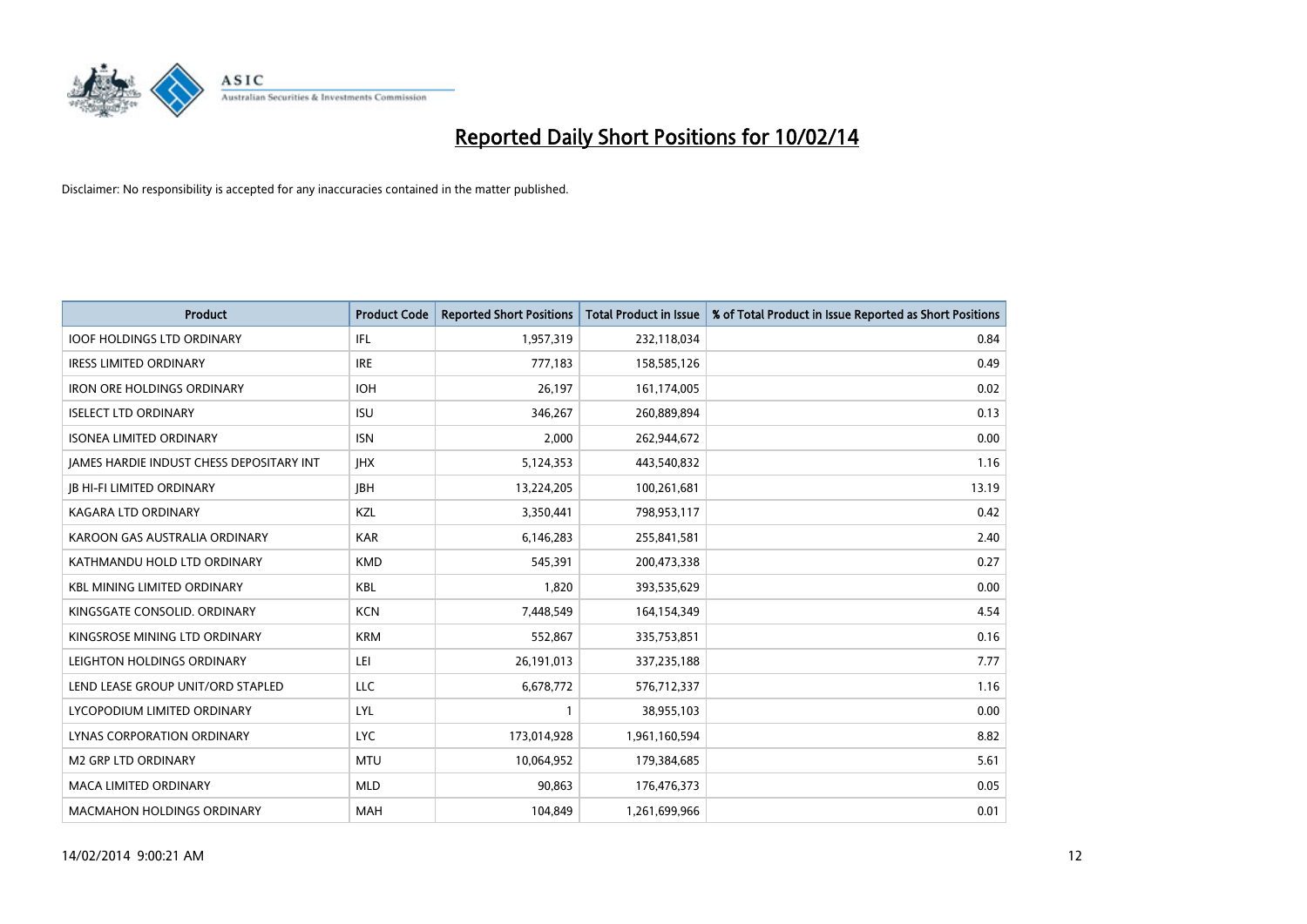

| <b>Product</b>                        | <b>Product Code</b> | <b>Reported Short Positions</b> | <b>Total Product in Issue</b> | % of Total Product in Issue Reported as Short Positions |
|---------------------------------------|---------------------|---------------------------------|-------------------------------|---------------------------------------------------------|
| MACO ATLAS ROADS GRP ORDINARY STAPLED | <b>MQA</b>          | 12,180,582                      | 487,230,540                   | 2.50                                                    |
| MACQUARIE GROUP LTD ORDINARY          | <b>MOG</b>          | 2,382,826                       | 321,061,961                   | 0.74                                                    |
| MAGELLAN FIN GRP LTD ORDINARY         | MFG                 | 1,532,285                       | 155,830,849                   | 0.98                                                    |
| <b>MATRIX C &amp; E LTD ORDINARY</b>  | <b>MCE</b>          | 2,828,615                       | 94,555,428                    | 2.99                                                    |
| <b>MAVERICK DRILLING ORDINARY</b>     | <b>MAD</b>          | 7,746,653                       | 468,004,529                   | 1.66                                                    |
| <b>MAXITRANS INDUSTRIES ORDINARY</b>  | <b>MXI</b>          | 399,120                         | 183,993,392                   | 0.22                                                    |
| MAYNE PHARMA LTD ORDINARY             | <b>MYX</b>          | 673,814                         | 563,459,968                   | 0.12                                                    |
| <b>MCALEESE LTD ORDINARY</b>          | <b>MCS</b>          | 2,604,150                       | 296,577,121                   | 0.88                                                    |
| MCMILLAN SHAKESPEARE ORDINARY         | <b>MMS</b>          | 855,771                         | 74,523,965                    | 1.15                                                    |
| MCPHERSON'S LTD ORDINARY              | <b>MCP</b>          | 22,549                          | 93,994,381                    | 0.02                                                    |
| MEDUSA MINING LTD ORDINARY            | <b>MML</b>          | 6,890,784                       | 207,794,301                   | 3.32                                                    |
| MELBOURNE IT LIMITED ORDINARY         | <b>MLB</b>          | 43,540                          | 83,659,248                    | 0.05                                                    |
| MEO AUSTRALIA LTD ORDINARY            | <b>MEO</b>          | 10,845                          | 627,264,587                   | 0.00                                                    |
| MERIDIAN ENERGY INSTALMENT RECEIPTS   | <b>MEZCA</b>        | 32.097                          | 1,255,413,626                 | 0.00                                                    |
| <b>MERMAID MARINE ORDINARY</b>        | <b>MRM</b>          | 1,915,758                       | 232,652,241                   | 0.82                                                    |
| MESOBLAST LIMITED ORDINARY            | <b>MSB</b>          | 21,483,716                      | 321,210,394                   | 6.69                                                    |
| METALS X LIMITED ORDINARY             | <b>MLX</b>          | 13,100                          | 1,655,386,110                 | 0.00                                                    |
| METCASH LIMITED ORDINARY              | <b>MTS</b>          | 113,352,346                     | 888,338,048                   | 12.76                                                   |
| METMINCO LIMITED ORDINARY             | <b>MNC</b>          | 8,215                           | 1,749,543,023                 | 0.00                                                    |
| MIGHTY RIVER POWER ORDINARY           | <b>MYT</b>          | 1,950,627                       | 1,400,012,517                 | 0.14                                                    |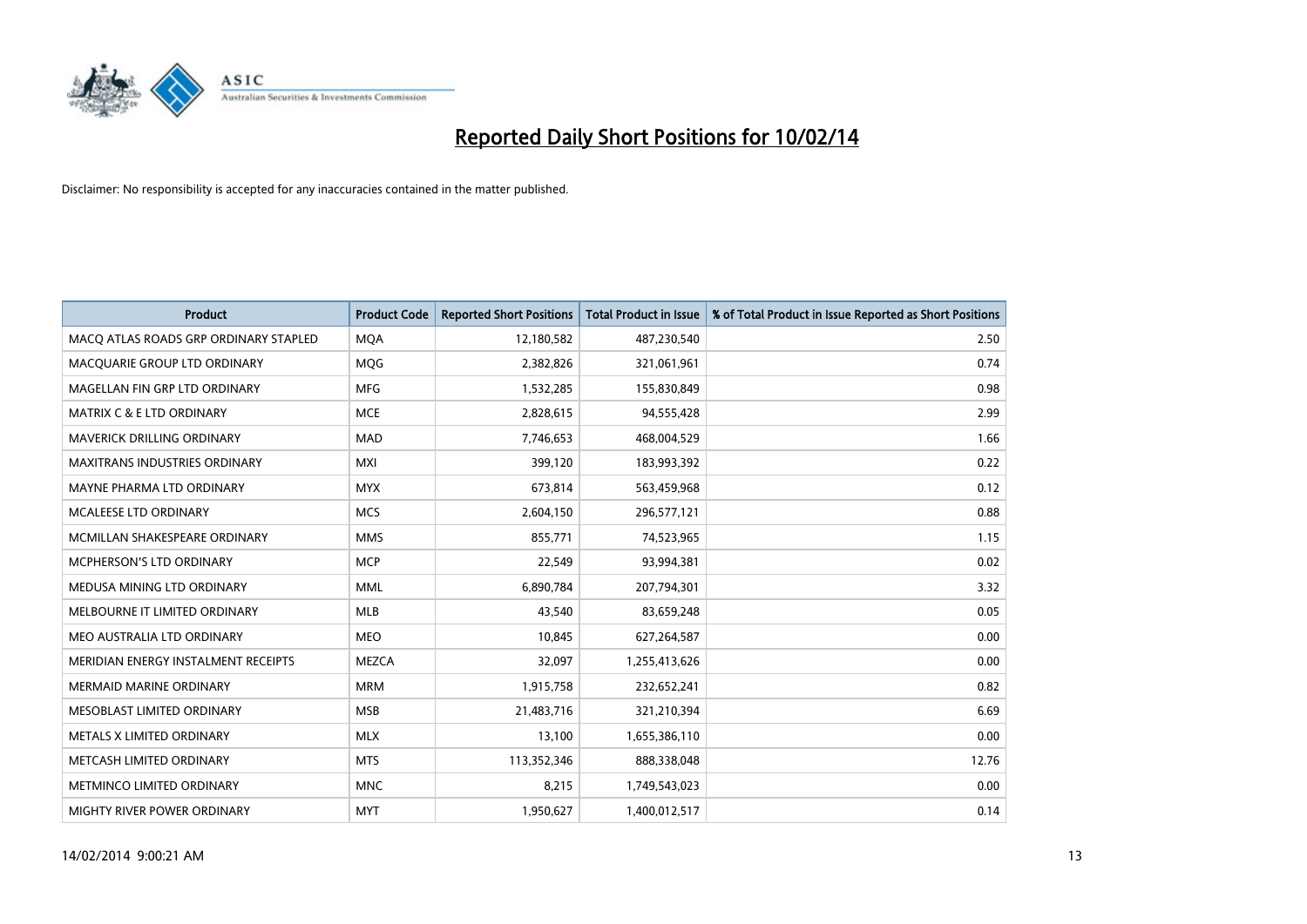

| <b>Product</b>                    | <b>Product Code</b> | <b>Reported Short Positions</b> | <b>Total Product in Issue</b> | % of Total Product in Issue Reported as Short Positions |
|-----------------------------------|---------------------|---------------------------------|-------------------------------|---------------------------------------------------------|
| MINCOR RESOURCES NL ORDINARY      | <b>MCR</b>          | 2,337,893                       | 188,208,274                   | 1.24                                                    |
| MINEMAKERS LIMITED ORDINARY       | MAK                 | 29,965                          | 247,504,006                   | 0.01                                                    |
| MINERAL DEPOSITS ORDINARY         | <b>MDL</b>          | 600,326                         | 103,538,786                   | 0.58                                                    |
| MINERAL RESOURCES. ORDINARY       | <b>MIN</b>          | 4,389,678                       | 186,112,198                   | 2.36                                                    |
| MINT WIRELESS ORDINARY            | <b>MNW</b>          | 1,334,532                       | 403,872,395                   | 0.33                                                    |
| MIRABELA NICKEL LTD ORDINARY      | <b>MBN</b>          | 18,867,110                      | 876,801,147                   | 2.15                                                    |
| MIRVAC GROUP STAPLED SECURITIES   | <b>MGR</b>          | 3,700,129                       | 3,664,938,678                 | 0.10                                                    |
| MOLOPO ENERGY LTD ORDINARY        | <b>MPO</b>          | 2,067,703                       | 247,133,976                   | 0.84                                                    |
| MONADELPHOUS GROUP ORDINARY       | <b>MND</b>          | 12,577,977                      | 92,308,047                    | 13.63                                                   |
| MORTGAGE CHOICE LTD ORDINARY      | <b>MOC</b>          | 71,156                          | 123,780,387                   | 0.06                                                    |
| <b>MOUNT GIBSON IRON ORDINARY</b> | <b>MGX</b>          | 6,683,528                       | 1,090,584,232                 | 0.61                                                    |
| MULTIPLEX SITES SITES             | <b>MXUPA</b>        | 1,638                           | 4,500,000                     | 0.04                                                    |
| MURCHISON METALS LTD ORDINARY     | <b>MMX</b>          | 216,291                         | 450,497,346                   | 0.05                                                    |
| <b>MYER HOLDINGS LTD ORDINARY</b> | <b>MYR</b>          | 75,297,944                      | 585,684,551                   | 12.86                                                   |
| NANOSONICS LIMITED ORDINARY       | <b>NAN</b>          | 218,205                         | 263,125,129                   | 0.08                                                    |
| NATIONAL AUST. BANK ORDINARY      | <b>NAB</b>          | 9,177,708                       | 2,351,444,811                 | 0.39                                                    |
| NATIONAL STORAGE STAPLED          | <b>NSR</b>          | 9,575                           | 244,897,097                   | 0.00                                                    |
| NAVITAS LIMITED ORDINARY          | <b>NVT</b>          | 4,759,680                       | 375,416,910                   | 1.27                                                    |
| NEON ENERGY LIMITED ORDINARY      | <b>NEN</b>          | 840,758                         | 553,037,848                   | 0.15                                                    |
| NEUREN PHARMACEUT. ORDINARY       | <b>NEU</b>          | 10,403                          | 1,518,782,296                 | 0.00                                                    |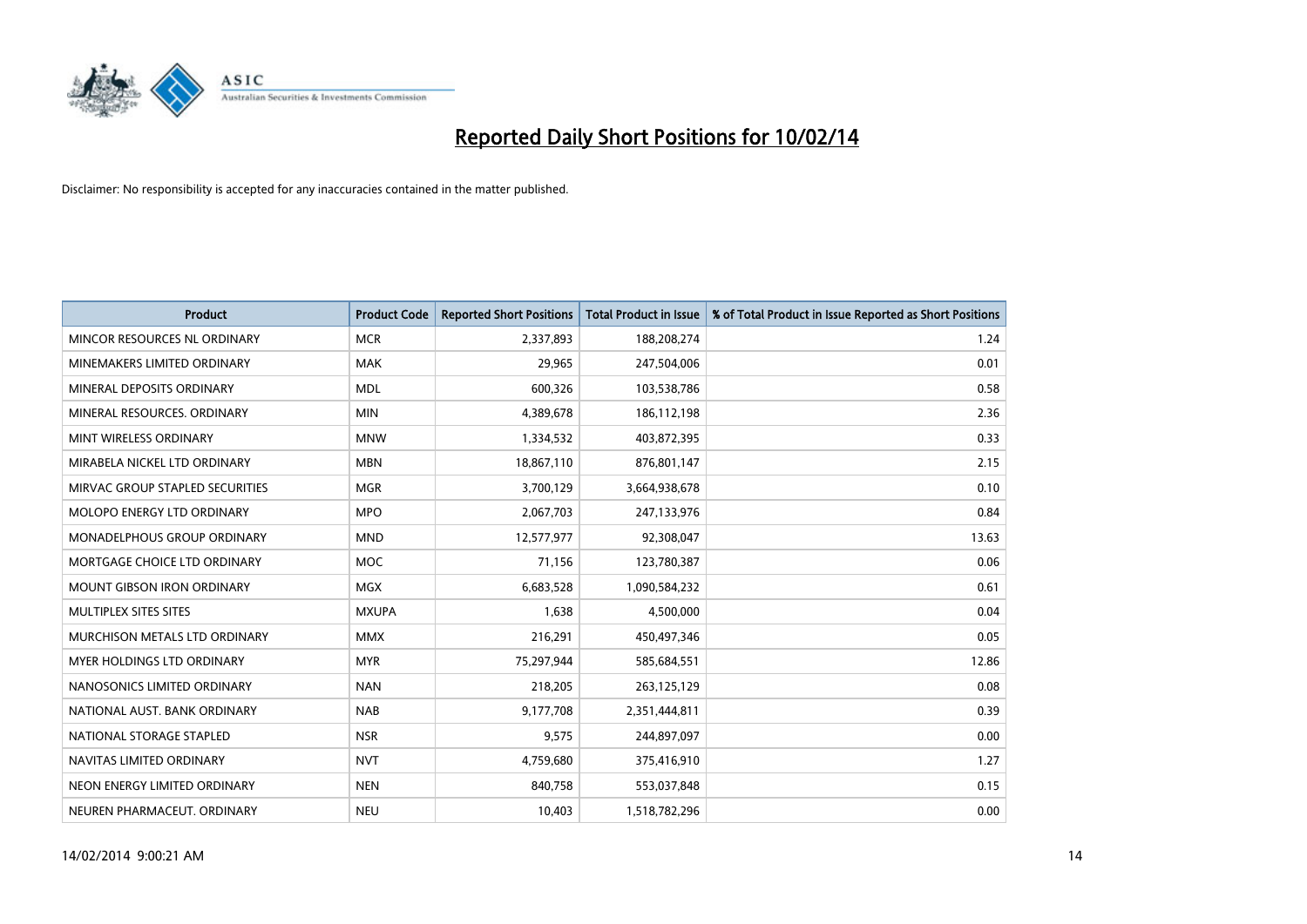

| <b>Product</b>                        | <b>Product Code</b> | <b>Reported Short Positions</b> | <b>Total Product in Issue</b> | % of Total Product in Issue Reported as Short Positions |
|---------------------------------------|---------------------|---------------------------------|-------------------------------|---------------------------------------------------------|
| NEW HOPE CORPORATION ORDINARY         | <b>NHC</b>          | 420,730                         | 830,933,112                   | 0.05                                                    |
| NEWCREST MINING ORDINARY              | <b>NCM</b>          | 12,603,886                      | 766,510,971                   | 1.64                                                    |
| NEWS CORP A NON-VOTING CDI            | <b>NWSLV</b>        | 647,275                         | 3,363,293                     | 19.25                                                   |
| NEWS CORP B VOTING CDI                | <b>NWS</b>          | 3,127,917                       | 19,342,944                    | 16.17                                                   |
| NEWSAT LIMITED ORDINARY               | <b>NWT</b>          | 3,193,899                       | 591,460,931                   | 0.54                                                    |
| NEXTDC LIMITED ORDINARY               | <b>NXT</b>          | 9,028,376                       | 192,904,486                   | 4.68                                                    |
| NEXUS ENERGY LIMITED ORDINARY         | <b>NXS</b>          | 1,441,409                       | 1,330,219,459                 | 0.11                                                    |
| NIB HOLDINGS LIMITED ORDINARY         | <b>NHF</b>          | 3,829,273                       | 439,004,182                   | 0.87                                                    |
| NICK SCALI LIMITED ORDINARY           | <b>NCK</b>          | 1,736                           | 81,000,000                    | 0.00                                                    |
| NIDO PETROLEUM ORDINARY               | <b>NDO</b>          | 47,402                          | 2,048,317,635                 | 0.00                                                    |
| NINE ENTERTAINMENT ORDINARY           | <b>NEC</b>          | 8,393,125                       | 940,295,023                   | 0.89                                                    |
| NOBLE MINERAL RES ORDINARY            | <b>NMG</b>          | 2,365,726                       | 666,397,952                   | 0.36                                                    |
| NORTHERN IRON LTD ORDINARY            | <b>NFE</b>          | 113,495                         | 484,405,314                   | 0.02                                                    |
| NORTHERN STAR ORDINARY                | <b>NST</b>          | 1,117,672                       | 492,732,158                   | 0.23                                                    |
| NOVOGEN LIMITED ORDINARY              | <b>NRT</b>          | 134,125                         | 163,810,997                   | 0.08                                                    |
| NRW HOLDINGS LIMITED ORDINARY         | <b>NWH</b>          | 16,395,292                      | 278,888,011                   | 5.88                                                    |
| NUCOAL RESOURCES LTD ORDINARY         | <b>NCR</b>          | $\mathbf{1}$                    | 768,612,354                   | 0.00                                                    |
| NUFARM LIMITED ORDINARY               | <b>NUF</b>          | 17,134,721                      | 263,725,895                   | 6.50                                                    |
| OAKTON LIMITED ORDINARY               | <b>OKN</b>          | 782,308                         | 89,968,985                    | 0.87                                                    |
| OCEANAGOLD CORP. CHESS DEPOSITARY INT | OGC                 | 686,422                         | 300,350,129                   | 0.23                                                    |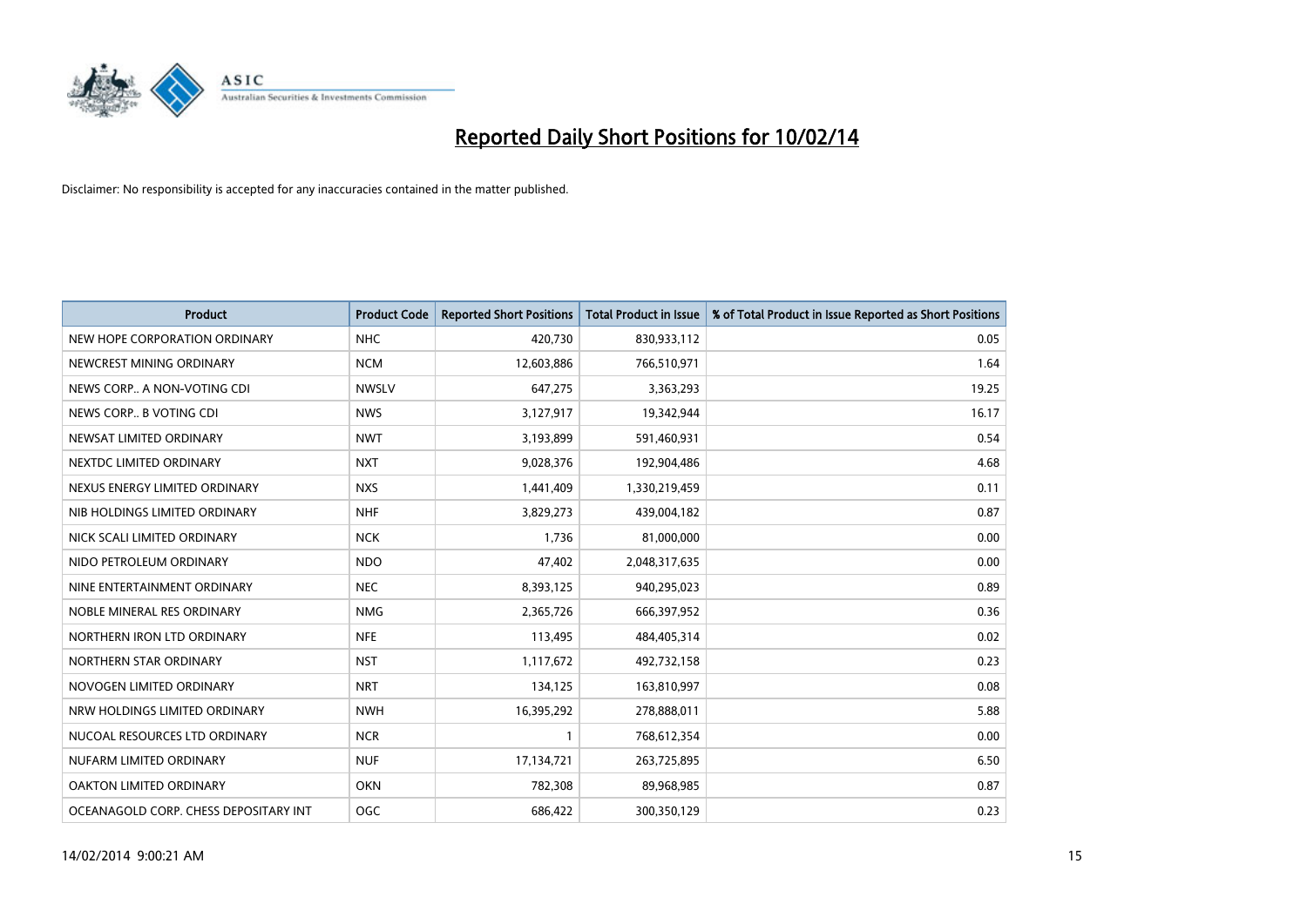

| <b>Product</b>                 | <b>Product Code</b> | <b>Reported Short Positions</b> | <b>Total Product in Issue</b> | % of Total Product in Issue Reported as Short Positions |
|--------------------------------|---------------------|---------------------------------|-------------------------------|---------------------------------------------------------|
| OIL SEARCH LTD ORDINARY        | OSH                 | 14,018,000                      | 1,343,361,150                 | 1.04                                                    |
| OM HOLDINGS LIMITED ORDINARY   | OMH                 | 2,268,229                       | 733,423,337                   | 0.31                                                    |
| ORICA LIMITED ORDINARY         | ORI                 | 9,450,511                       | 370,255,009                   | 2.55                                                    |
| ORIGIN ENERGY ORDINARY         | <b>ORG</b>          | 9,235,192                       | 1,101,228,973                 | 0.84                                                    |
| OROCOBRE LIMITED ORDINARY      | <b>ORE</b>          | 990,223                         | 132,041,911                   | 0.75                                                    |
| ORORA LIMITED ORDINARY         | <b>ORA</b>          | 822,307                         | 1,206,684,923                 | 0.07                                                    |
| OROTONGROUP LIMITED ORDINARY   | ORL                 | 209,179                         | 40,880,902                    | 0.51                                                    |
| OZ MINERALS ORDINARY           | OZL                 | 12,508,817                      | 303,470,022                   | 4.12                                                    |
| OZFOREX GROUP LTD ORDINARY     | <b>OFX</b>          | 2,186,940                       | 240,000,000                   | 0.91                                                    |
| <b>PACIFIC BRANDS ORDINARY</b> | <b>PBG</b>          | 12,712,976                      | 912,915,695                   | 1.39                                                    |
| PACT GROUP HLDGS LTD ORDINARY  | <b>PGH</b>          | 1,350,000                       | 294,097,961                   | 0.46                                                    |
| PALADIN ENERGY LTD ORDINARY    | <b>PDN</b>          | 87,820,756                      | 964,241,634                   | 9.11                                                    |
| PANAUST LIMITED ORDINARY       | <b>PNA</b>          | 7,214,602                       | 620,724,651                   | 1.16                                                    |
| PANORAMIC RESOURCES ORDINARY   | PAN                 | 215,710                         | 322,275,824                   | 0.07                                                    |
| PANTERRA GOLD LTD ORDINARY     | PGI                 | $\mathbf{1}$                    | 772,781,012                   | 0.00                                                    |
| PAPERLINX LIMITED ORDINARY     | <b>PPX</b>          | 2,863,326                       | 609,280,761                   | 0.47                                                    |
| PAPILLON RES LTD ORDINARY      | PIR                 | 9,696,253                       | 340,244,210                   | 2.85                                                    |
| PATTIES FOODS LTD ORDINARY     | <b>PFL</b>          | 10,000                          | 139,144,338                   | 0.01                                                    |
| PEET LIMITED ORDINARY          | <b>PPC</b>          | 438,751                         | 433,389,348                   | 0.10                                                    |
| PENINSULA ENERGY LTD ORDINARY  | <b>PEN</b>          | $\mathbf{1}$                    | 3,252,530,235                 | 0.00                                                    |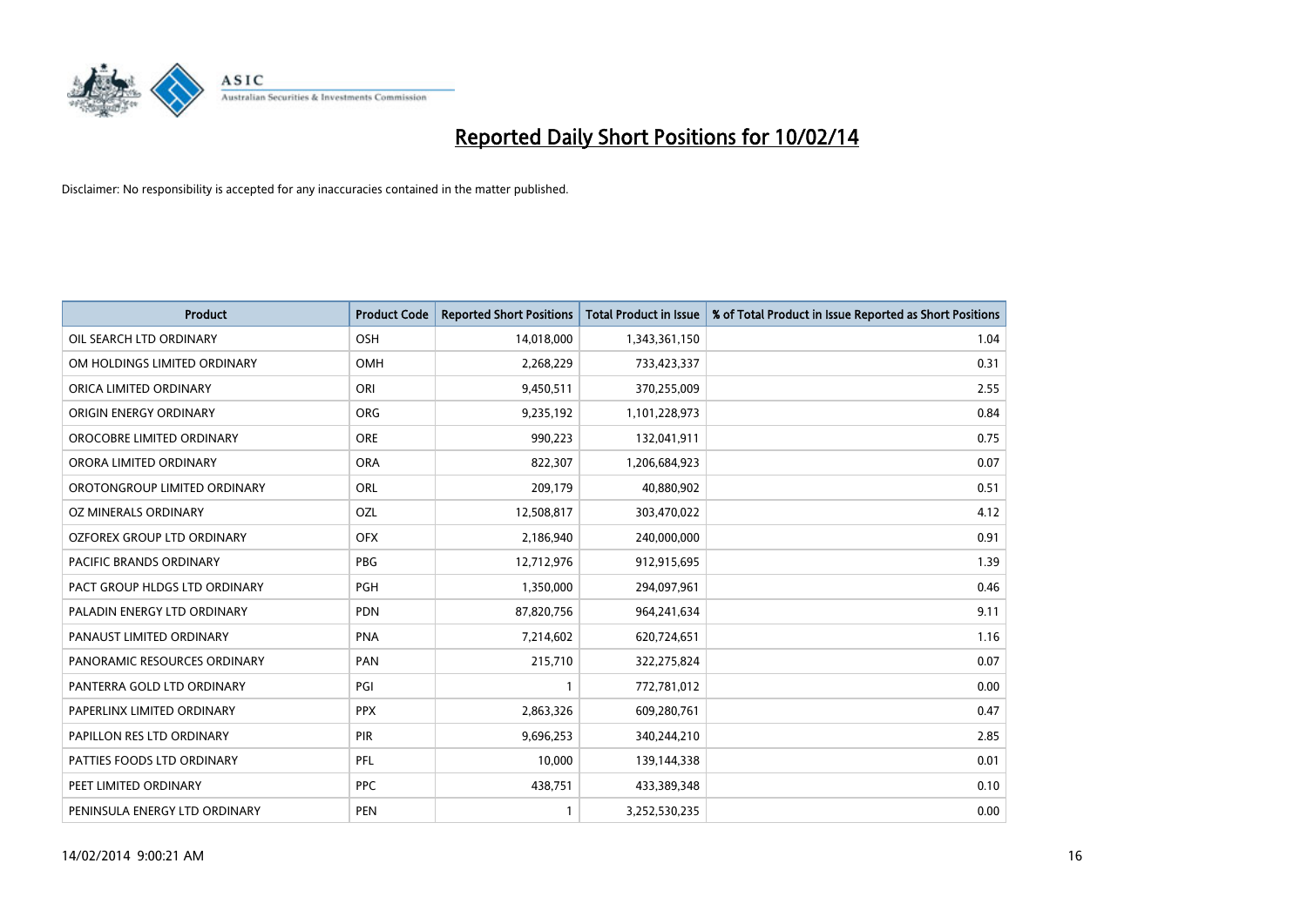

| <b>Product</b>                    | <b>Product Code</b> | <b>Reported Short Positions</b> | <b>Total Product in Issue</b> | % of Total Product in Issue Reported as Short Positions |
|-----------------------------------|---------------------|---------------------------------|-------------------------------|---------------------------------------------------------|
| PERPETUAL LIMITED ORDINARY        | PPT                 | 2,312,954                       | 46,529,270                    | 4.97                                                    |
| PERSEUS MINING LTD ORDINARY       | PRU                 | 5,879,987                       | 457,962,088                   | 1.28                                                    |
| PHARMAXIS LTD ORDINARY            | <b>PXS</b>          | 874,245                         | 309,046,349                   | 0.28                                                    |
| PHOSPHAGENICS LTD. ORDINARY       | POH                 | 50,000                          | 1,020,465,957                 | 0.00                                                    |
| PLATINUM ASSET ORDINARY           | <b>PTM</b>          | 228,902                         | 578,685,695                   | 0.04                                                    |
| PLATINUM AUSTRALIA ORDINARY       | <b>PLA</b>          | 836,127                         | 504,968,043                   | 0.17                                                    |
| PMP LIMITED ORDINARY              | <b>PMP</b>          | 1,586,132                       | 323,781,124                   | 0.49                                                    |
| PRANA BIOTECHNOLOGY ORDINARY      | <b>PBT</b>          | 1,041,568                       | 418,681,096                   | 0.25                                                    |
| PREMIER INVESTMENTS ORDINARY      | <b>PMV</b>          | 310,848                         | 155,314,874                   | 0.20                                                    |
| PRIMA BIOMED LTD ORDINARY         | <b>PRR</b>          | 2,709,049                       | 1,228,709,341                 | 0.22                                                    |
| PRIMARY HEALTH CARE ORDINARY      | <b>PRY</b>          | 17,098,091                      | 504,956,647                   | 3.39                                                    |
| PRIME MEDIA GRP LTD ORDINARY      | <b>PRT</b>          | 1,442,574                       | 366,330,303                   | 0.39                                                    |
| PROGRAMMED ORDINARY               | <b>PRG</b>          | 27,547                          | 118,229,190                   | 0.02                                                    |
| <b>QANTAS AIRWAYS ORDINARY</b>    | QAN                 | 84,525,993                      | 2,196,330,250                 | 3.85                                                    |
| OBE INSURANCE GROUP ORDINARY      | <b>QBE</b>          | 18,906,850                      | 1,248,704,599                 | 1.51                                                    |
| ORXPHARMA LTD ORDINARY            | QRX                 | 66,492                          | 164,115,969                   | 0.04                                                    |
| <b>QUBE HOLDINGS LTD ORDINARY</b> | QUB                 | 14,641,065                      | 931,433,499                   | 1.57                                                    |
| RAMELIUS RESOURCES ORDINARY       | <b>RMS</b>          | 169,047                         | 365,380,380                   | 0.05                                                    |
| RAMSAY HEALTH CARE ORDINARY       | <b>RHC</b>          | 2,489,589                       | 202,081,252                   | 1.23                                                    |
| <b>RCR TOMLINSON ORDINARY</b>     | <b>RCR</b>          | 214,697                         | 136,696,590                   | 0.16                                                    |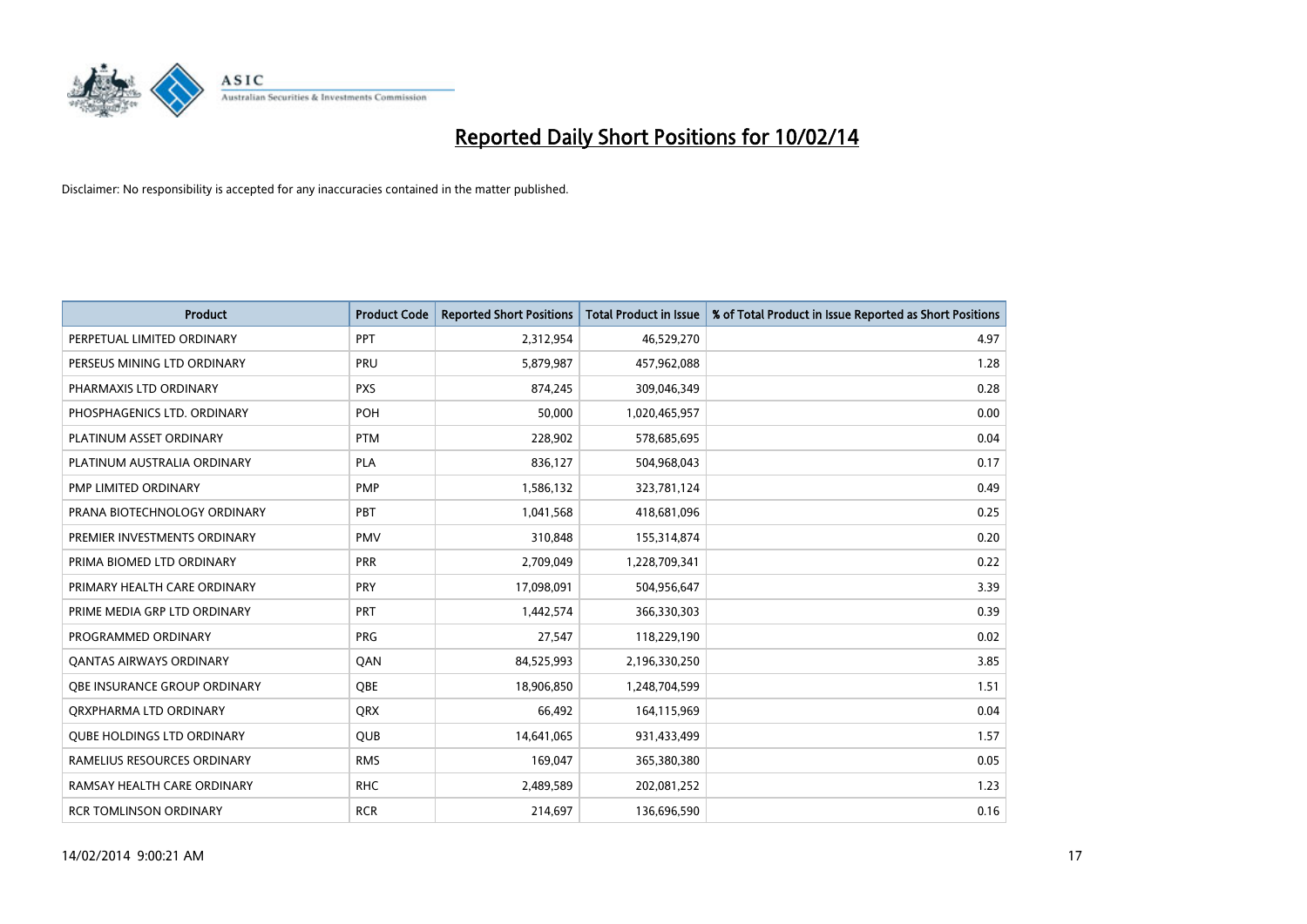

| <b>Product</b>                      | <b>Product Code</b> | <b>Reported Short Positions</b> | <b>Total Product in Issue</b> | % of Total Product in Issue Reported as Short Positions |
|-------------------------------------|---------------------|---------------------------------|-------------------------------|---------------------------------------------------------|
| <b>REA GROUP ORDINARY</b>           | <b>REA</b>          | 950,485                         | 131,714,699                   | 0.72                                                    |
| RECALL HOLDINGS LTD ORDINARY        | <b>REC</b>          | 1,307,314                       | 312,836,448                   | 0.42                                                    |
| <b>RECKON LIMITED ORDINARY</b>      | <b>RKN</b>          | 120,774                         | 126,913,066                   | 0.10                                                    |
| <b>RED 5 LIMITED ORDINARY</b>       | <b>RED</b>          | 162,100                         | 759,451,008                   | 0.02                                                    |
| <b>RED FORK ENERGY ORDINARY</b>     | <b>RFE</b>          | 3,913,277                       | 501,051,719                   | 0.78                                                    |
| REDBANK ENERGY LTD ORDINARY         | <b>AEJ</b>          | 13                              | 786,287                       | 0.00                                                    |
| REECE AUSTRALIA LTD. ORDINARY       | <b>REH</b>          | 443                             | 99,600,000                    | 0.00                                                    |
| REED RESOURCES LTD ORDINARY         | <b>RDR</b>          | 250,000                         | 523,453,895                   | 0.05                                                    |
| <b>REGIS RESOURCES ORDINARY</b>     | <b>RRL</b>          | 12,598,112                      | 498,016,225                   | 2.53                                                    |
| RESMED INC CDI 10:1                 | <b>RMD</b>          | 31,609,296                      | 1,415,926,590                 | 2.23                                                    |
| RESOLUTE MINING ORDINARY            | <b>RSG</b>          | 7,296,664                       | 641,189,223                   | 1.14                                                    |
| RESOURCE EQUIP LTD ORDINARY         | <b>RQL</b>          | 50,000                          | 251,131,629                   | 0.02                                                    |
| <b>RESOURCE GENERATION ORDINARY</b> | <b>RES</b>          | 224,300                         | 581,380,338                   | 0.04                                                    |
| <b>RETAIL FOOD GROUP ORDINARY</b>   | <b>RFG</b>          | 3,304,330                       | 144,049,390                   | 2.29                                                    |
| REX MINERALS LIMITED ORDINARY       | <b>RXM</b>          | 1,680,673                       | 188,907,284                   | 0.89                                                    |
| <b>RIDLEY CORPORATION ORDINARY</b>  | <b>RIC</b>          | 127,454                         | 307,817,071                   | 0.04                                                    |
| RIO TINTO LIMITED ORDINARY          | <b>RIO</b>          | 4,747,781                       | 435,758,720                   | 1.09                                                    |
| ROBUST RESOURCES ORDINARY           | <b>ROL</b>          | 4,000                           | 102,830,646                   | 0.00                                                    |
| ROC OIL COMPANY ORDINARY            | <b>ROC</b>          | 848,973                         | 686,461,740                   | 0.12                                                    |
| ROYAL WOLF HOLDINGS ORDINARY        | <b>RWH</b>          | 192,532                         | 100,387,052                   | 0.19                                                    |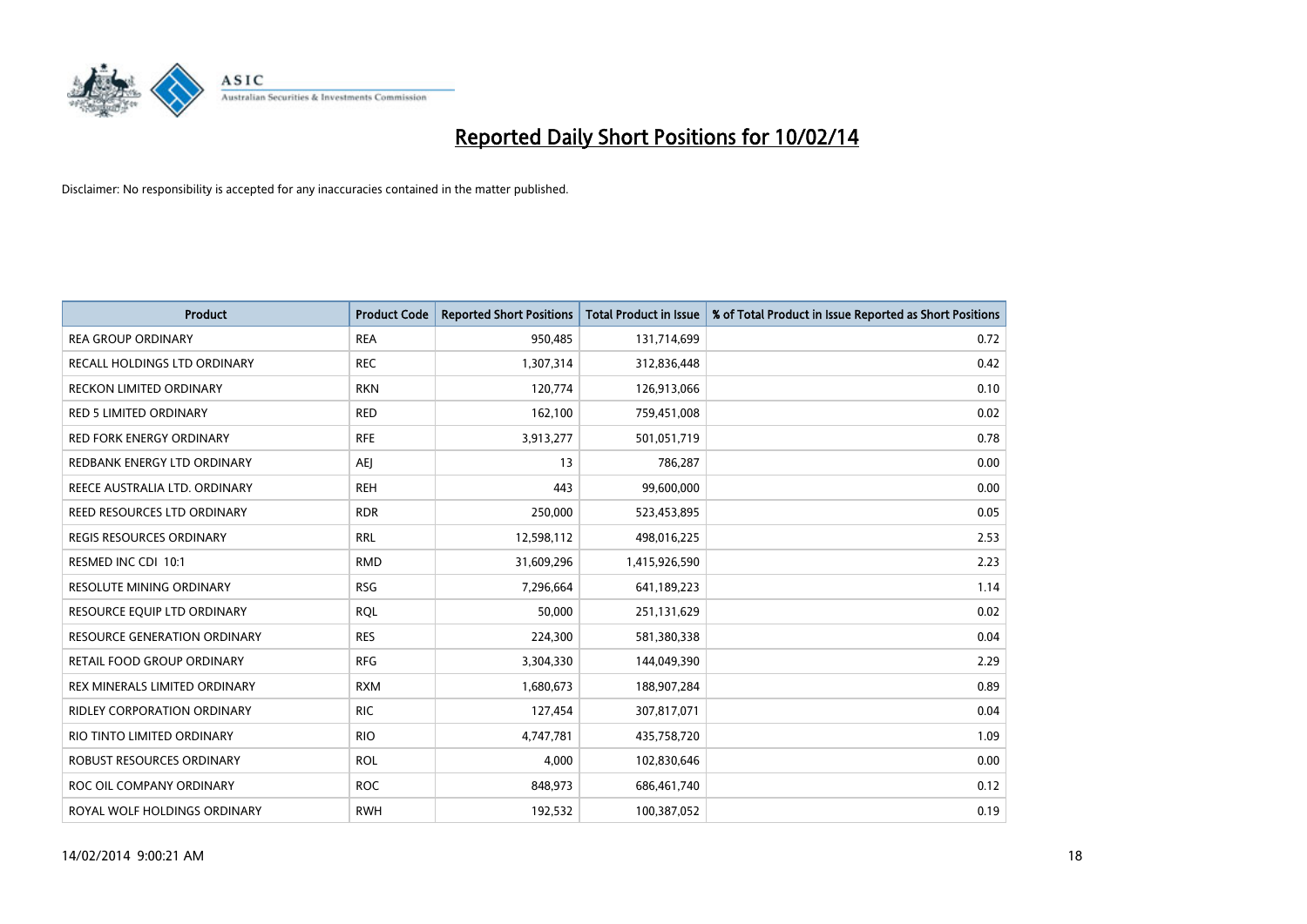

| <b>Product</b>                        | <b>Product Code</b> | <b>Reported Short Positions</b> | <b>Total Product in Issue</b> | % of Total Product in Issue Reported as Short Positions |
|---------------------------------------|---------------------|---------------------------------|-------------------------------|---------------------------------------------------------|
| <b>RURALCO HOLDINGS ORDINARY</b>      | <b>RHL</b>          | 1,000                           | 62,711,592                    | 0.00                                                    |
| SAI GLOBAL LIMITED ORDINARY           | SAI                 | 8,399,562                       | 210,751,657                   | 3.99                                                    |
| SALMAT LIMITED ORDINARY               | <b>SLM</b>          | 998                             | 159,812,799                   | 0.00                                                    |
| SAMSON OIL & GAS LTD ORDINARY         | SSN                 | 8,472,000                       | 2,547,627,193                 | 0.33                                                    |
| SANDFIRE RESOURCES ORDINARY           | <b>SFR</b>          | 1,601,253                       | 155,640,968                   | 1.03                                                    |
| <b>SANTOS LTD ORDINARY</b>            | <b>STO</b>          | 4,459,184                       | 970,266,264                   | 0.46                                                    |
| SARACEN MINERAL ORDINARY              | <b>SAR</b>          | 1,315,583                       | 595,263,186                   | 0.22                                                    |
| SCA PROPERTY GROUP STAPLED SECURITIES | <b>SCP</b>          | 40,484,849                      | 648,628,320                   | 6.24                                                    |
| SEDGMAN LIMITED ORDINARY              | <b>SDM</b>          | 87,827                          | 223,224,636                   | 0.04                                                    |
| SEEK LIMITED ORDINARY                 | <b>SEK</b>          | 10,396,711                      | 339,167,526                   | 3.07                                                    |
| SELECT HARVESTS ORDINARY              | SHV                 | 44,164                          | 57,815,720                    | 0.08                                                    |
| SENEX ENERGY LIMITED ORDINARY         | <b>SXY</b>          | 9,718,854                       | 1,145,008,917                 | 0.85                                                    |
| SERVCORP LIMITED ORDINARY             | SRV                 | 19,362                          | 98,432,275                    | 0.02                                                    |
| SERVICE STREAM ORDINARY               | SSM                 | 30                              | 284,443,570                   | 0.00                                                    |
| SEVEN GROUP HOLDINGS ORDINARY         | <b>SVW</b>          | 3,543,571                       | 308,160,281                   | 1.15                                                    |
| SEVEN WEST MEDIA LTD ORDINARY         | SWM                 | 7,138,145                       | 999,160,872                   | 0.71                                                    |
| SIGMA PHARMACEUTICAL ORDINARY         | <b>SIP</b>          | 7,932,119                       | 1,125,275,419                 | 0.70                                                    |
| SILEX SYSTEMS ORDINARY                | <b>SLX</b>          | 2,878,379                       | 170,367,734                   | 1.69                                                    |
| SILVER CHEF LIMITED ORDINARY          | SIV                 | 68,431                          | 29,333,629                    | 0.23                                                    |
| SILVER LAKE RESOURCE ORDINARY         | <b>SLR</b>          | 21,903,083                      | 437,594,758                   | 5.01                                                    |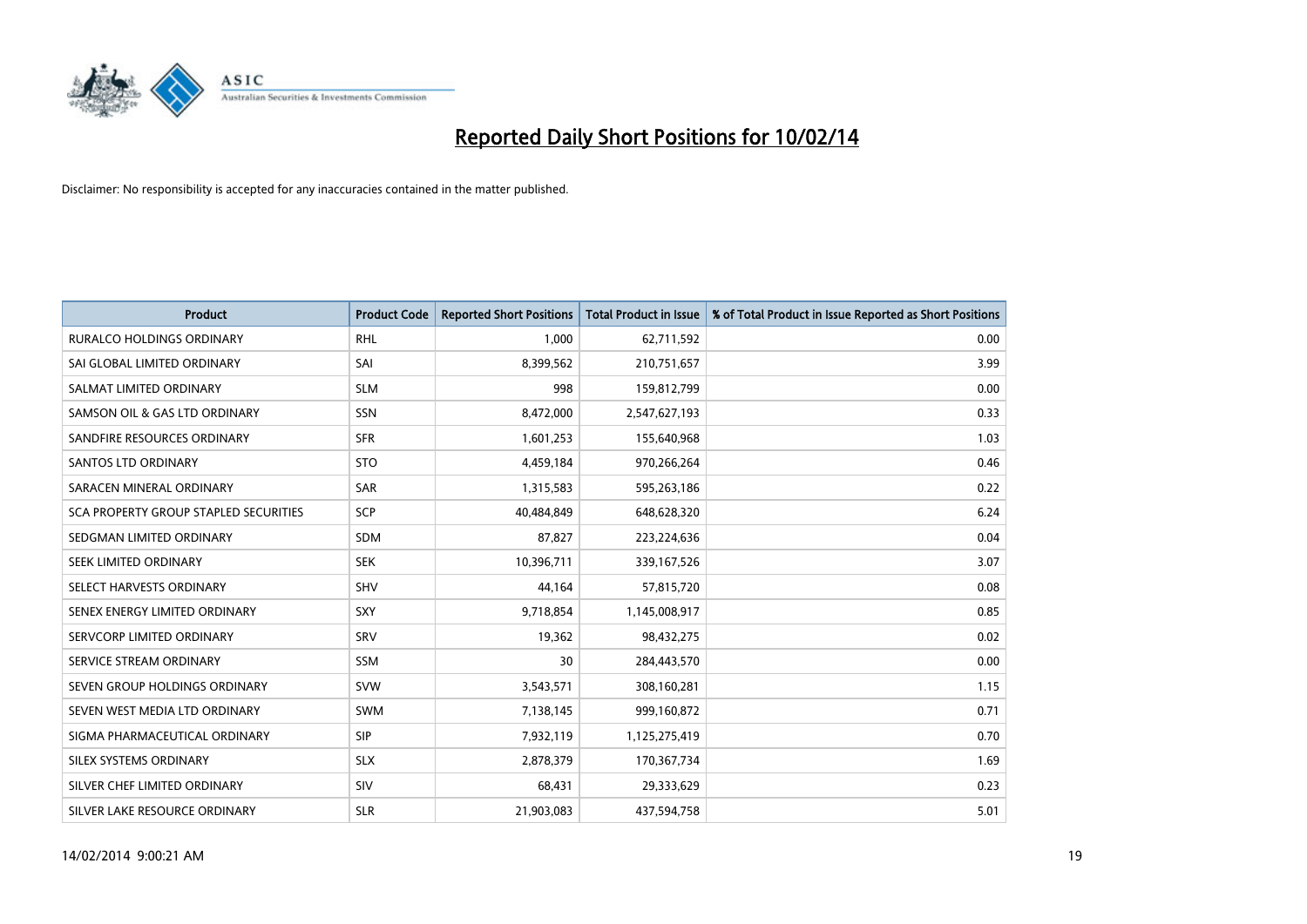

| <b>Product</b>                           | <b>Product Code</b> | <b>Reported Short Positions</b> | <b>Total Product in Issue</b> | % of Total Product in Issue Reported as Short Positions |
|------------------------------------------|---------------------|---------------------------------|-------------------------------|---------------------------------------------------------|
| SIMS METAL MGMT LTD ORDINARY             | <b>SGM</b>          | 12,751,657                      | 204,439,083                   | 6.24                                                    |
| SINGAPORE TELECOMM. CHESS DEPOSITARY INT | SGT                 | 9,458,756                       | 152,192,407                   | 6.21                                                    |
| SIRIUS RESOURCES NL ORDINARY             | <b>SIR</b>          | 11,204,161                      | 261,930,167                   | 4.28                                                    |
| SIRTEX MEDICAL ORDINARY                  | <b>SRX</b>          | 92,016                          | 56,108,439                    | 0.16                                                    |
| SKILLED GROUP LTD ORDINARY               | <b>SKE</b>          | 2,004,076                       | 233,871,364                   | 0.86                                                    |
| <b>SKY NETWORK ORDINARY</b>              | <b>SKT</b>          | 137,956                         | 389,139,785                   | 0.04                                                    |
| SKYCITY ENT GRP LTD ORDINARY             | <b>SKC</b>          | 760,070                         | 580,016,676                   | 0.13                                                    |
| <b>SLATER &amp; GORDON ORDINARY</b>      | SGH                 | 765,386                         | 202,481,656                   | 0.38                                                    |
| SMS MANAGEMENT. ORDINARY                 | <b>SMX</b>          | 3,229,140                       | 70,099,763                    | 4.61                                                    |
| SONIC HEALTHCARE ORDINARY                | <b>SHL</b>          | 4,591,468                       | 400,746,556                   | 1.15                                                    |
| SOUL PATTINSON (W.H) ORDINARY            | <b>SOL</b>          | 69,033                          | 239,395,320                   | 0.03                                                    |
| SOUTH BOULDER MINES ORDINARY             | <b>STB</b>          | 1                               | 128,327,826                   | 0.00                                                    |
| SP AUSNET STAPLED SECURITIES             | <b>SPN</b>          | 75,052,115                      | 3,386,607,080                 | 2.22                                                    |
| SPARK INFRASTRUCTURE STAPLED NOTE & UNIT | SKI                 | 59,193,787                      | 1,326,734,264                 | 4.46                                                    |
| SPDR 200 FUND ETF UNITS                  | <b>STW</b>          | 64,329                          | 45,626,368                    | 0.14                                                    |
| SPDR 200 RESOURCES ETF UNITS             | <b>OZR</b>          | 65,000                          | 1,601,962                     | 4.06                                                    |
| SPDR SMALL ORDS ETF UNITS                | SSO                 | 178,018                         | 801,304                       | 22.22                                                   |
| SPECIALTY FASHION ORDINARY               | <b>SFH</b>          | 79,559                          | 192,236,121                   | 0.04                                                    |
| ST BARBARA LIMITED ORDINARY              | <b>SBM</b>          | 15,532,604                      | 488,074,077                   | 3.18                                                    |
| STARPHARMA HOLDINGS ORDINARY             | SPL                 | 14,372,459                      | 284,654,680                   | 5.05                                                    |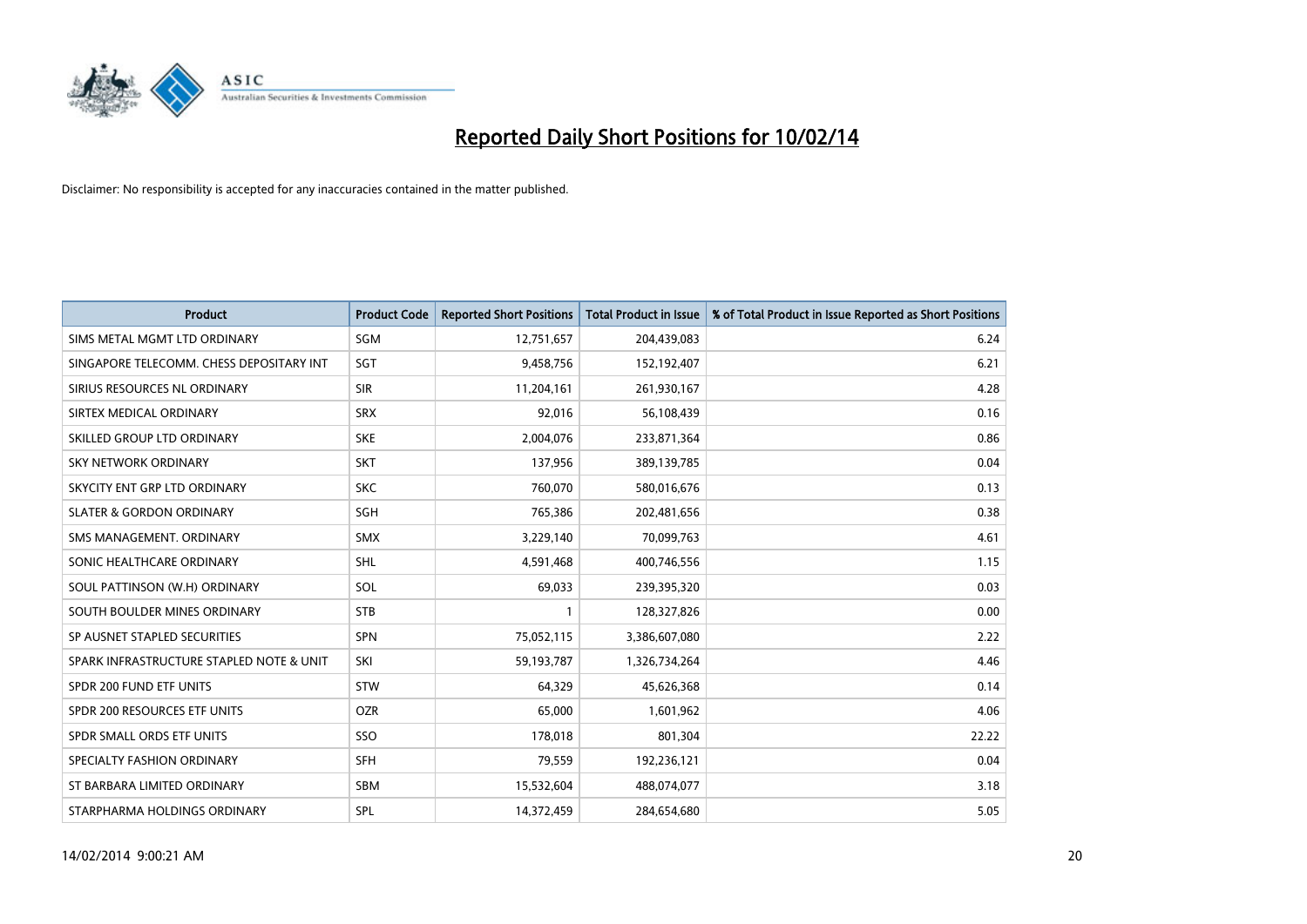

| <b>Product</b>                       | <b>Product Code</b> | <b>Reported Short Positions</b> | <b>Total Product in Issue</b> | % of Total Product in Issue Reported as Short Positions |
|--------------------------------------|---------------------|---------------------------------|-------------------------------|---------------------------------------------------------|
| STEADFAST GROUP LTD ORDINARY         | <b>SDF</b>          | 1,549,009                       | 500,971,408                   | 0.31                                                    |
| STHN CROSS MEDIA ORDINARY            | <b>SXL</b>          | 4,032,454                       | 705,099,800                   | 0.57                                                    |
| STOCKLAND UNITS/ORD STAPLED          | SGP                 | 14,511,053                      | 2,305,750,747                 | 0.63                                                    |
| STRAITS RES LTD. ORDINARY            | <b>SRQ</b>          | 56,522                          | 1,217,730,293                 | 0.00                                                    |
| STRIKE ENERGY LTD ORDINARY           | <b>STX</b>          | 5,000                           | 706,519,664                   | 0.00                                                    |
| STW COMMUNICATIONS ORDINARY          | SGN                 | 809,243                         | 403,828,512                   | 0.20                                                    |
| SUNCORP GROUP LTD ORDINARY           | <b>SUN</b>          | 3,049,938                       | 1,286,600,980                 | 0.24                                                    |
| SUNDANCE ENERGY ORDINARY             | <b>SEA</b>          | 466,682                         | 463,173,668                   | 0.10                                                    |
| SUNDANCE RESOURCES ORDINARY          | SDL                 | 53,236,397                      | 3,079,369,367                 | 1.73                                                    |
| SUNLAND GROUP LTD ORDINARY           | <b>SDG</b>          | 19,971                          | 181,710,087                   | 0.01                                                    |
| SUPER RET REP LTD ORDINARY           | SUL                 | 4,112,523                       | 196,731,620                   | 2.09                                                    |
| SYD AIRPORT STAPLED US PROHIBIT.     | <b>SYD</b>          | 28,501,335                      | 2,194,322,759                 | 1.30                                                    |
| SYRAH RESOURCES ORDINARY             | <b>SYR</b>          | 3,623,503                       | 162,385,614                   | 2.23                                                    |
| <b>TABCORP HOLDINGS LTD ORDINARY</b> | <b>TAH</b>          | 21,199,273                      | 754,274,706                   | 2.81                                                    |
| TANAMI GOLD NL ORDINARY              | <b>TAM</b>          | 100,000                         | 1,175,097,046                 | 0.01                                                    |
| TAP OIL LIMITED ORDINARY             | <b>TAP</b>          | 166,930                         | 242,237,221                   | 0.07                                                    |
| TATTS GROUP LTD ORDINARY             | <b>TTS</b>          | 8,184,925                       | 1,417,117,821                 | 0.58                                                    |
| <b>TECHNOLOGY ONE ORDINARY</b>       | <b>TNE</b>          | 5,055                           | 307,751,455                   | 0.00                                                    |
| TELECOM CORPORATION ORDINARY         | <b>TEL</b>          | 12,197,225                      | 1,824,150,788                 | 0.67                                                    |
| TELSTRA CORPORATION, ORDINARY        | <b>TLS</b>          | 36,124,192                      | 12,443,074,357                | 0.29                                                    |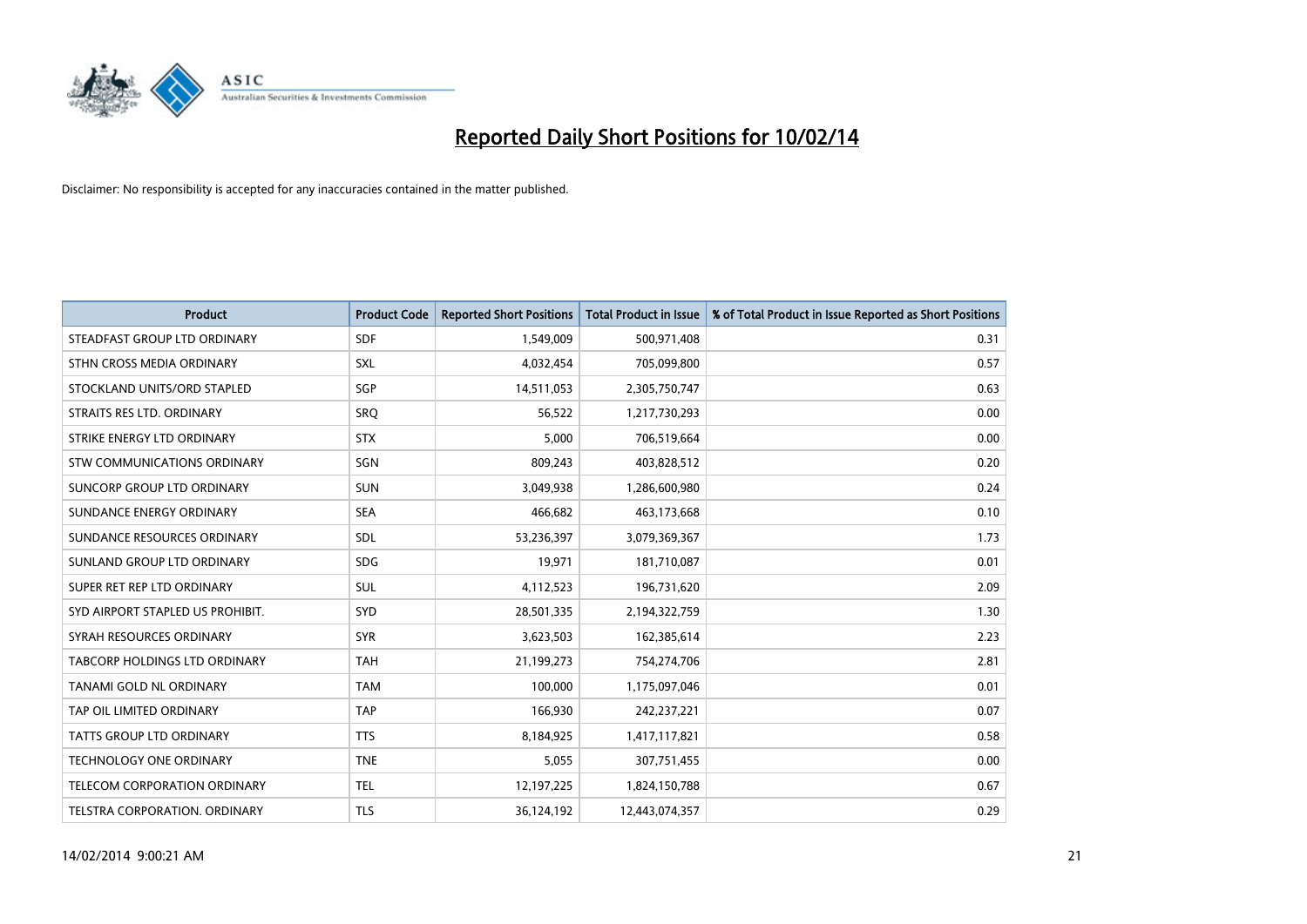

| <b>Product</b>                        | <b>Product Code</b> | <b>Reported Short Positions</b> | <b>Total Product in Issue</b> | % of Total Product in Issue Reported as Short Positions |
|---------------------------------------|---------------------|---------------------------------|-------------------------------|---------------------------------------------------------|
| TEN NETWORK HOLDINGS ORDINARY         | <b>TEN</b>          | 153,726,021                     | 2,629,185,201                 | 5.85                                                    |
| TERANGA GOLD CORP CDI 1:1             | TGZ                 | 73,910                          | 109,048,271                   | 0.07                                                    |
| TFS CORPORATION LTD ORDINARY          | <b>TFC</b>          | 28,219                          | 282,157,408                   | 0.01                                                    |
| THE REJECT SHOP ORDINARY              | <b>TRS</b>          | 1,600,718                       | 28,826,248                    | 5.55                                                    |
| THORN GROUP LIMITED ORDINARY          | <b>TGA</b>          | 297,100                         | 149,494,813                   | 0.20                                                    |
| <b>TIGER RESOURCES ORDINARY</b>       | <b>TGS</b>          | 869,891                         | 802,710,269                   | 0.11                                                    |
| TITAN ENERGY SERVICE ORDINARY         | <b>TTN</b>          | 58,619                          | 48,866,894                    | 0.12                                                    |
| TOLL HOLDINGS LTD ORDINARY            | <b>TOL</b>          | 31,579,526                      | 717,133,875                   | 4.40                                                    |
| TOX FREE SOLUTIONS ORDINARY           | <b>TOX</b>          | 1,957,527                       | 133,242,359                   | 1.47                                                    |
| TPG TELECOM LIMITED ORDINARY          | <b>TPM</b>          | 1,315,701                       | 793,808,141                   | 0.17                                                    |
| TRADE ME GROUP ORDINARY               | <b>TME</b>          | 490,810                         | 396,548,005                   | 0.12                                                    |
| <b>TRANSFIELD SERVICES ORDINARY</b>   | <b>TSE</b>          | 30,266,704                      | 512,457,716                   | 5.91                                                    |
| TRANSPACIFIC INDUST. ORDINARY         | <b>TPI</b>          | 22,498,386                      | 1,578,786,704                 | 1.43                                                    |
| TRANSURBAN GROUP TRIPLE STAPLED SEC.  | <b>TCL</b>          | 3,989,167                       | 1,486,013,648                 | 0.27                                                    |
| <b>TREASURY GROUP ORDINARY</b>        | <b>TRG</b>          | 18,083                          | 23,070,755                    | 0.08                                                    |
| TREASURY WINE ESTATE ORDINARY         | <b>TWE</b>          | 31,587,118                      | 647,227,144                   | 4.88                                                    |
| TROY RESOURCES LTD ORDINARY           | <b>TRY</b>          | 789,750                         | 168,486,562                   | 0.47                                                    |
| TWENTY-FIRST FOX INC A NON-VOTING CDI | <b>FOXLV</b>        | 356,394                         | 15,019,786                    | 2.37                                                    |
| TWENTY-FIRST FOX INC B VOTING CDI     | <b>FOX</b>          | 1,472,793                       | 188,594,825                   | 0.78                                                    |
| UGL LIMITED ORDINARY                  | UGL                 | 24,228,707                      | 166,511,240                   | 14.55                                                   |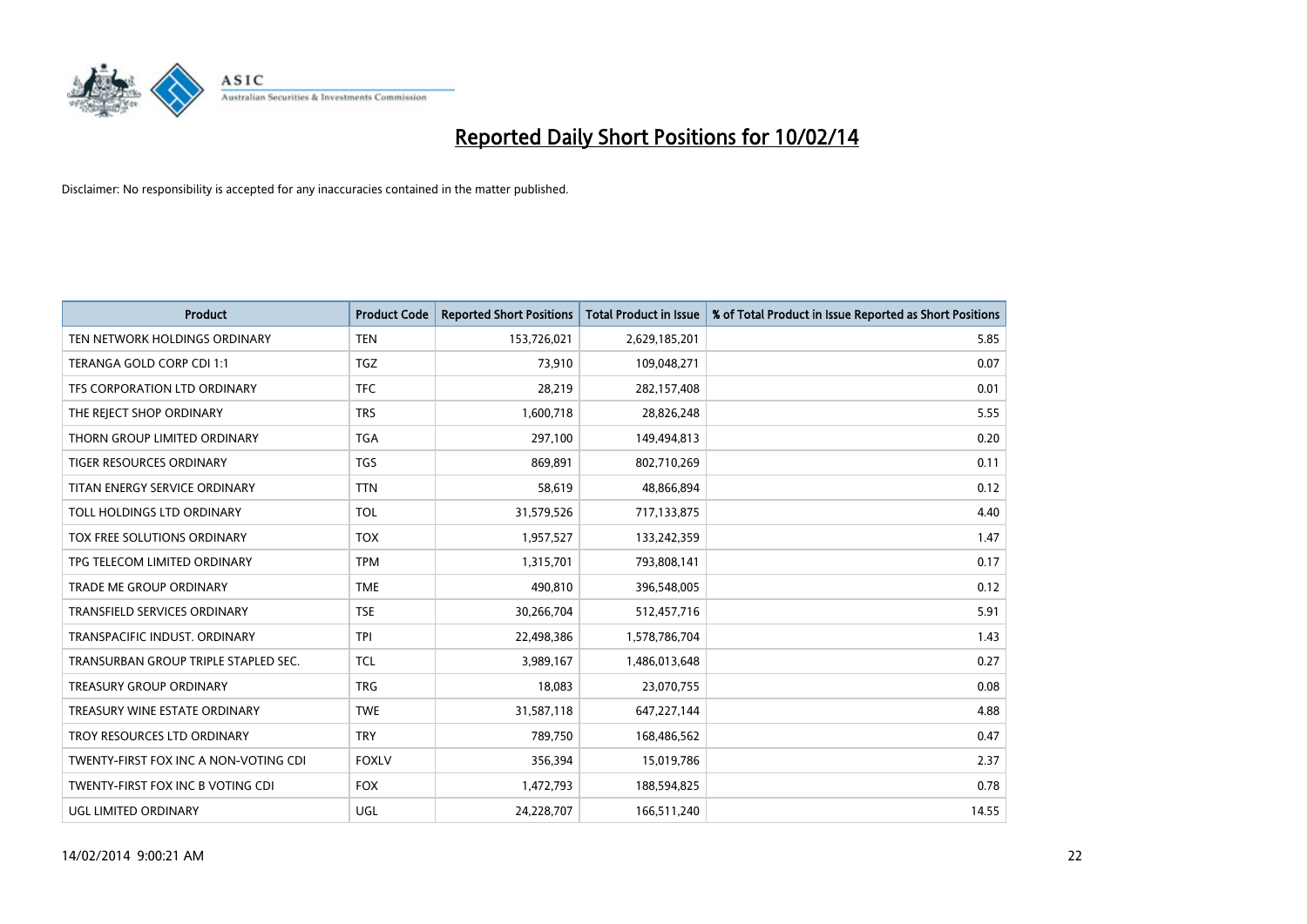

| <b>Product</b>                       | <b>Product Code</b> | <b>Reported Short Positions</b> | <b>Total Product in Issue</b> | % of Total Product in Issue Reported as Short Positions |
|--------------------------------------|---------------------|---------------------------------|-------------------------------|---------------------------------------------------------|
| UXC LIMITED ORDINARY                 | <b>UXC</b>          | 753,676                         | 320,551,687                   | 0.24                                                    |
| <b>VEDA GROUP LTD ORDINARY</b>       | <b>VED</b>          | 2,544,333                       | 842,055,406                   | 0.30                                                    |
| <b>VILLAGE ROADSHOW LTD ORDINARY</b> | <b>VRL</b>          | 802,316                         | 159,493,510                   | 0.50                                                    |
| <b>VIRGIN AUS HLDG LTD ORDINARY</b>  | <b>VAH</b>          | 107,190,334                     | 3,514,807,839                 | 3.05                                                    |
| <b>VIRTUS HEALTH LTD ORDINARY</b>    | <b>VRT</b>          | 2,172,678                       | 79,536,601                    | 2.73                                                    |
| VISION EYE INSTITUTE ORDINARY        | <b>VEI</b>          | 1,831,183                       | 160,759,740                   | 1.14                                                    |
| <b>VOCATION LTD ORDINARY</b>         | <b>VET</b>          | 9,155,537                       | 200,000,000                   | 4.58                                                    |
| <b>WATPAC LIMITED ORDINARY</b>       | <b>WTP</b>          | 2,843                           | 184,332,526                   | 0.00                                                    |
| WEBIET LIMITED ORDINARY              | <b>WEB</b>          | 2,584,136                       | 79,397,959                    | 3.25                                                    |
| <b>WESFARMERS LIMITED ORDINARY</b>   | <b>WES</b>          | 4,822,839                       | 1,143,274,951                 | 0.42                                                    |
| WESTERN AREAS LTD ORDINARY           | <b>WSA</b>          | 25,980,437                      | 196,862,806                   | 13.20                                                   |
| WESTERN DESERT RES. ORDINARY         | <b>WDR</b>          | 3,587,343                       | 500,040,257                   | 0.72                                                    |
| WESTFIELD GROUP ORD/UNIT STAPLED SEC | <b>WDC</b>          | 5,904,176                       | 2,113,501,814                 | 0.28                                                    |
| WESTFIELD RETAIL TST UNIT STAPLED    | <b>WRT</b>          | 20,390,958                      | 2,979,214,029                 | 0.68                                                    |
| <b>WESTPAC BANKING CORP ORDINARY</b> | <b>WBC</b>          | 21,714,847                      | 3,109,048,309                 | 0.70                                                    |
| WHITE ENERGY COMPANY ORDINARY        | <b>WEC</b>          | 1,659,812                       | 322,974,494                   | 0.51                                                    |
| <b>WHITEHAVEN COAL ORDINARY</b>      | <b>WHC</b>          | 58,321,851                      | 1,025,692,710                 | 5.69                                                    |
| WINDIMURRA VANADIUM ORDINARY         | <b>WVL</b>          | 20,461                          | 19,284,366                    | 0.11                                                    |
| WOODSIDE PETROLEUM ORDINARY          | <b>WPL</b>          | 4,437,386                       | 823,910,657                   | 0.54                                                    |
| WOOLWORTHS LIMITED ORDINARY          | <b>WOW</b>          | 7,446,567                       | 1,254,622,209                 | 0.59                                                    |